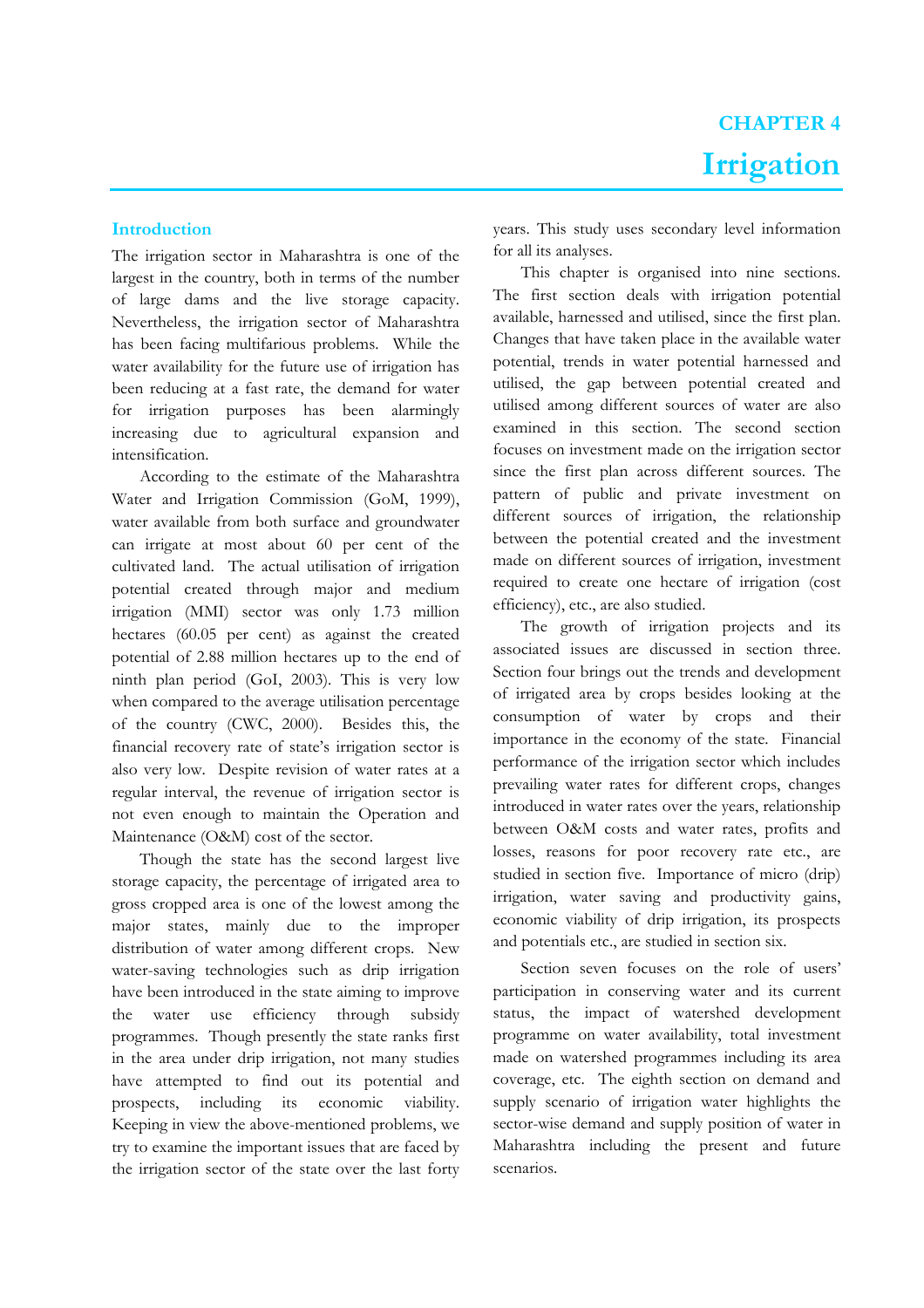The ninth section on irrigation and productivity nexus discusses the productivity differences of irrigated and non-irrigated crops as well as the relationship between growth of irrigation and production of crops. Policy suggestions that emerge from the analysis are presented in section ten.

## **Irrigation Potential Harnessed and Utilised**

As per the data of Central Water Commission (CWC), the total irrigation potential of the country is estimated to be 139.86 million hectares (mha) from all sources namely Major and Medium Irrigation (MMI), Minor Irrigation Surface (MIS) and Minor Irrigation Groundwater (MIG). Maharashtra's total irrigation potential is estimated to be 8.96 mha comprising of 4.10 mha from MMI, 1.20 mha from MIS and 3.65 mha from MIG. This accounts for only 6.40 per cent of the country's total potential of irrigation. Though substantial water potential available along west coast (Konkan) of the state, it may not be easily possible to utilise the same because of want of suitable sites for construction of dams and also due to prohibitive cost of lifting the water to the east of Sahyadri for its use in the drought-prone area. This has resulted in lesser irrigation potential despite higher total water availability in the state.

Irrigation potential of the state is on the lower side in relation to its size of rural population and gross cropped area. For instance, the state ranks second in gross cropped area (GCA) in India by occupying about 11.45 per cent of GCA in 2001-02. Similarly, the share of rural population of the state is about 7.53 per cent in India in 2000-01. Given the limited availability of water and increasing demand for irrigation and from different sectors, there is going to be a tremendous pressure in the near future for water available in the state.

As regards trends in potential created and utilised, the status of the state upto the end of ninth plan was not very encouraging especially in MMI when compared to other states and national level average. The state has created a total potential of 2.88 mha through MMI source up to ninth plan period, of which only about 60 per cent is actually utilised. This is very low when compared to the average national level percentage of utilisation, which is about 89 per cent (GoI, 2003). What is interesting is that the utilisation per cent of MMI has been consistently declining from 83.6 per cent in third plan (1961-66) to 60 per cent in 2001-02, a decline of 23.60 per cent points. The rate of decline of utilisation percentage is found to be faster in the state as compared to the national level average, where it declined only by about 5 per cent points (from 90.29 per cent to 85.02 per cent) during the same period (Table 4.1). The administrators who worked with the state irrigation department argue that the less utilisation of irrigation water in MMI sector is mainly because of two reasons. First, intensive irrigation to water consuming crops like sugarcane has drastically reduced the total area actually irrigated (when compared with projected irrigated area) and reduced the utilisation percentage. Second, the appreciable increase in allocation of water for domestic and industrial purposes from the reservoirs when compared with the allocation as per project planning has also reduced the utilisation percentage. However, this argument is somewhat different from the results of earlier studies, which show that inadequate availability of funds for developing hardware aspects of irrigation such as construction of main canals and distribution systems which take water to the farmers' field are the main reasons for the less utilisation of irrigation potential created (World Bank, 2002; GoI, 1992; Vaidyanathan, 1999). Although the reasons for low utilisation per cent of MMI are different, one would hope that the establishment of five Irrigation Development Corporations (IDCs) during 1996-98 would take measures to increase both the creation of irrigation potential and percentage of utilisation relatively faster in the state in the future.

Utilisation percentage of MIS has also declined sharply in the state, from 82.1 per cent in sixth plan (1980-85) to 65 per cent in 1999-2000, which is comparable to the national level average, where it declined from 92.9 to 63.5 per cent during the same period. MIS caters to the needs of marginal and small farmers and therefore, any further reduction in it will have serious implications on these farmer groups. In contrast to surface irrigation sources, utilisation percentage of MIG (groundwater), which is predominantly owned and managed by farmers themselves, is relatively higher in the state. In fact, though the level of utilisation is only about 75 per cent at the end of 1999-2000, the utilisation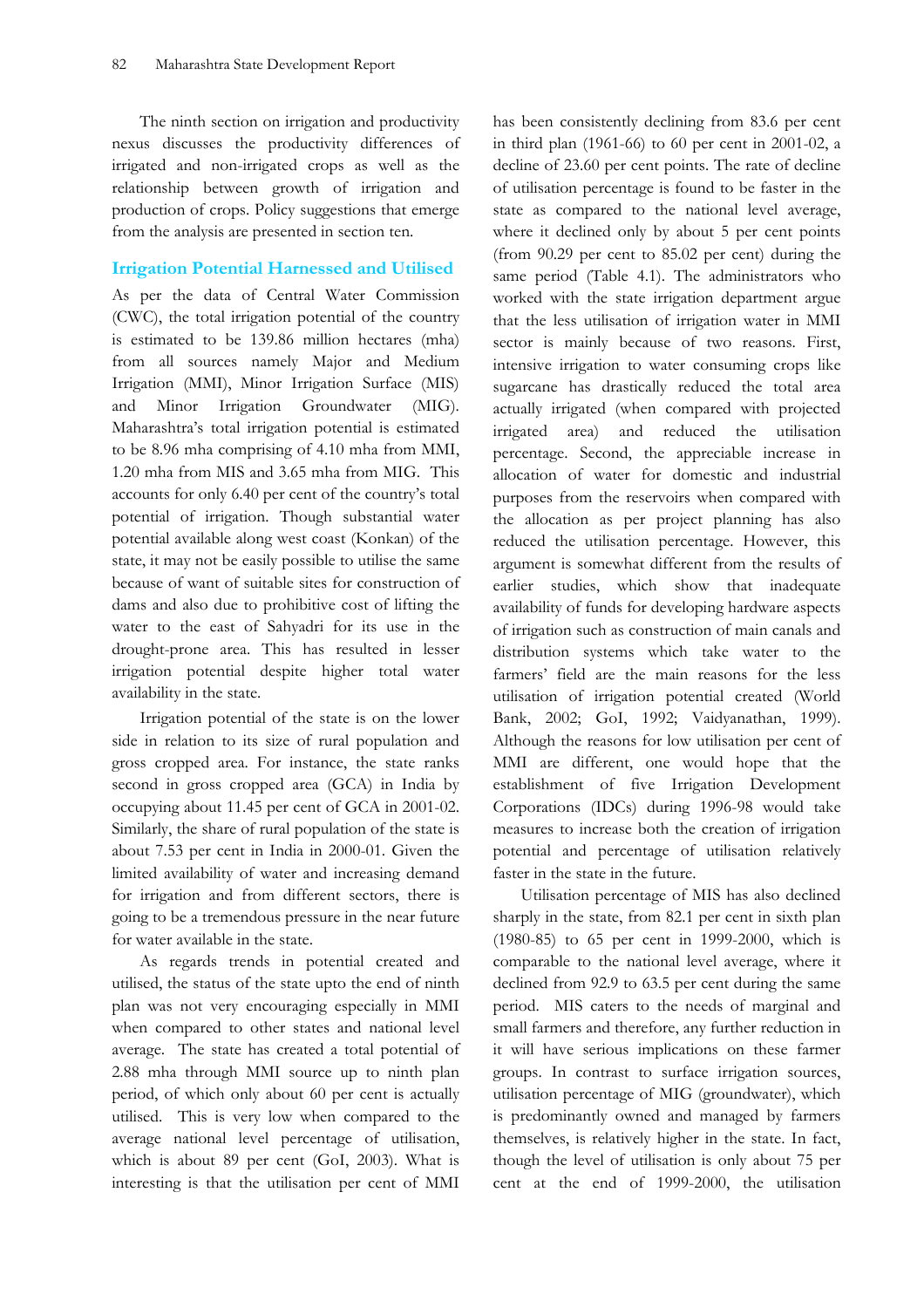percentage of groundwater has been in the range of 96 to 97 per cent since 1980-81 in the state. Relatively higher number of electric pumpsets used for lifting water from wells, flat-rate electricity tariff policy (on horse power basis) followed for agriculture and less availability of surface sources of water must have prompted the farmers to exploit groundwater and fully utilise the created potential of groundwater. Though the percentage of utilisation of irrigation is higher in the state as per the data of Planning Commission (GoI, 2003), the actual utilisation of irrigation potential created in the state sector, as per the Economic Survey of Maharashtra: 2000-01, was only 34.7 per cent (1.654 mha) as against the created potential of 4.769 million hectares at the end of June 2000 (GoM, 2002).

| Table 4.1: Development of Irrigation Potential and |  |  |
|----------------------------------------------------|--|--|
| its Utilisation                                    |  |  |

(Cumulative area in mha)

| Source      |         | <b>Fourth Plan</b><br>$(1969 - 74)$ |                    | <b>Ninth Plan</b><br>$(1997 - 2002)$ |
|-------------|---------|-------------------------------------|--------------------|--------------------------------------|
|             | India   | <b>M.S.</b>                         | India              | <b>M.S.</b>                          |
| <b>MMI</b>  |         |                                     |                    |                                      |
| Potential   | 20.70   | 0.84                                | 34.99              | 2.88                                 |
| Utilisation | 18.69   | 0.49                                | 29.75              | 1.73                                 |
|             | (90.29) | (58.33)                             | (85.02)            | (60.05)                              |
| <b>MIS</b>  |         |                                     |                    |                                      |
| Potential   | 6.96a   | 0.40 <sup>a</sup>                   | 13.02 <sup>b</sup> | 1.59b                                |
| Utilisation | 6.96    | 0.40                                | 8.27 <sup>b</sup>  | 1.04 <sup>b</sup>                    |
|             | (100)   | (100)                               | (65.32)            | (65.41)                              |
| <b>MIG</b>  |         |                                     |                    |                                      |
| Potential   | 16.44   | 0.93                                | 53.07b             | 3.41 <sup>b</sup>                    |
| Utilisation | 16.44   | 0.93                                | 41.08 <sup>b</sup> | 2.37 <sup>b</sup>                    |
|             | (100)   | (100)                               | (77.41)            | (69.50)                              |
| Total       |         |                                     |                    |                                      |
| Potential   | 43.83   | 2.17                                | 95.40              | 5.71                                 |
| Utilisation | 42.09   | 1.82                                | 85.40              | 4.30                                 |
|             | (96.03) | (83.87)                             | (89.52)            | (75.31)                              |

Notes: Figures in brackets are percentage of utilisation. a - Utilisation figures are not available separately. b - provisional figures upto 1999-2000 and therefore, total may not tally. Source: CWC (2002); GoI (2002)

## **Investment in Irrigation Sector**

Considering the vast area under rainfed cultivation and the importance of irrigation in agricultural development of the state, planners have given adequate thrust for irrigation development since the third plan period – planning in Maharashtra started with the third five-year plan. In the total plan expenditure of the state, the share of irrigation and flood control expenditure increased from 14.87 per cent (Rs. 0.65 billion) in third plan to 33.36 per cent (Rs. 153.93 billion) in ninth plan period (GoM, 2002). The total investment made on irrigation in Maharashtra is the largest as compared to any other state in India. Up to the ninth plan period (2001- 02) for which we have comparable data, altogether Rs. 236.22 billion (in current prices) has been spent only on irrigation development (Table 4.2). This accounts for over 17.30 per cent of the country's total investment on irrigation, which is about Rs. 1360.65 billion, excluding investment on Command Area Development Programme and flood control. The state not only accounts for higher share in the total investment made on MMI but also in MI state as well as in MI institutional investment. While MMI investment of the state accounts for 17.78 per cent in India's total investment, MI state and MI institutional investments account for 16.91 per cent and 15.44 per cent respectively up to ninth plan period (CWC, 2002 and GoI, 2003).

**Table 4.2: Sector-wise Total Investment in Irrigation up to Ninth Plan** 

|                      |            |              |         | (Rs. in billion) |
|----------------------|------------|--------------|---------|------------------|
| <b>States</b>        | <b>MMI</b> |              | MI      | Total            |
|                      |            | <b>State</b> | Insti.  |                  |
| Andhra Pradesh       | 111.05     | 16.32        | 22.60   | 149.97           |
|                      | (11.55)    | (6.57)       | (15.01) | (11.02)          |
| Bihar                | 53.91      | 17.19        | 4.46    | 75.56            |
|                      | (5.61)     | (6.92)       | (2.96)  | (5.55)           |
| Gujarat              | 135.80     | 18.42        | 6.71    | 160.93           |
|                      | (14.12)    | (7.42)       | (4.46)  | (11.83)          |
| Haryana              | 29.84      | 5.03         | 7.04    | 41.91            |
|                      | (3.10)     | (2.03)       | (4.67)  | (3.08)           |
| Karnataka            | 103.33     | 13.12        | 10.51   | 126.97           |
|                      | (10.75)    | (5.28)       | (6.98)  | (9.33)           |
| Madhya Pradesh       | 64.20      | 24.87        | 11.33   | 100.39           |
|                      | (6.68)     | (10.01)      | (7.52)  | (7.38)           |
| Maharashtra          | 170.96     | 42.02        | 23.25   | 236.22           |
|                      | (17.78)    | (16.91)      | (15.44) | (17.36)          |
| Punjab               | 12.20      | 5.18         | 7.37    | 24.74            |
|                      | (1.27)     | (2.08)       | (4.89)  | (1.82)           |
| Tamil Nadu           | 19.42      | 8.97         | 7.73    | 36.13            |
|                      | (2.02)     | (3.61)       | (5.14)  | (2.66)           |
| <b>Uttar Pradesh</b> | 79.38      | 23.59        | 27.94   | 130.91           |
|                      | (8.25)     | (9.50)       | (18.55) | (9.62)           |
| West Bengal          | 18.29      | 9.35         | 2.63    | 30.27            |
|                      | (1.90)     | (3.77)       | (1.75)  | (2.22)           |
| India                | 961.63     | 248.44       | 150.59  | 1360.6           |

Notes: Figures in brackets are percentage to total investment. Insti – Institutional. Source: CWC (2002); GoI (2003)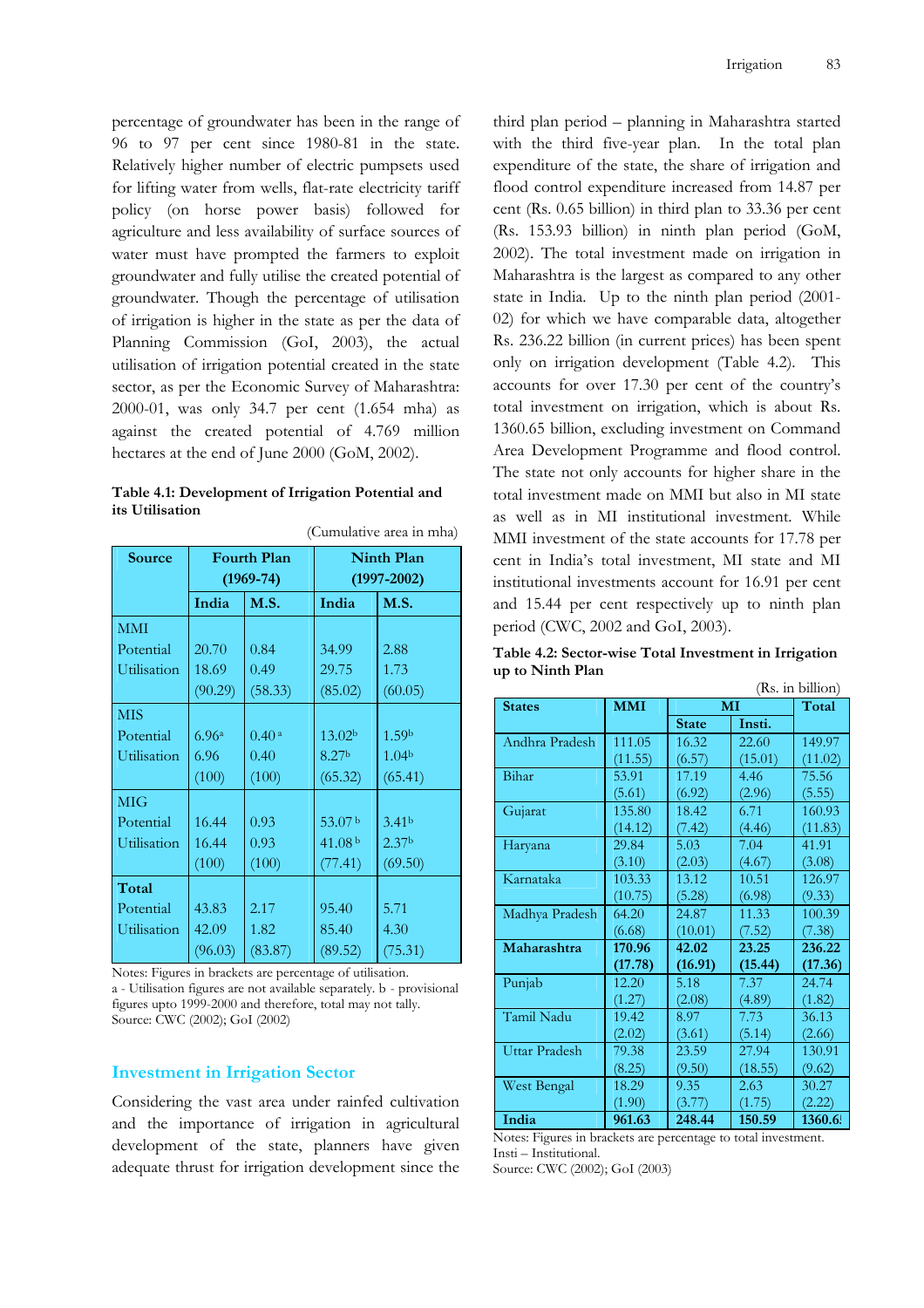|                                    |                                                                                     |           |            |                        |                             |                                  |                      | (Rs. Billion) |
|------------------------------------|-------------------------------------------------------------------------------------|-----------|------------|------------------------|-----------------------------|----------------------------------|----------------------|---------------|
| Name of IDC Number of              |                                                                                     | Total     |            | Govt.'s share capital  | <b>Funds</b> to             | Funds                            | Funds to be Targeted |               |
|                                    | <b>irrigation Projects</b><br>funds<br>Total<br>required<br>incorporated<br>2001-02 | Paid upto | lbe raised | raised upto<br>2001-02 | raised<br>during<br>2002-03 | irrigation<br>potential<br>(mha) |                      |               |
| <b>MKVDC</b><br>(January, 1996)    | 23a/50b/324c/12d                                                                    | 95.64     | 35.00      | 14.25                  | 81.60                       | 54.63                            | 4.14                 | 1.085         |
| <b>VIDC</b><br>1997)               | (March, 14 <sup>a</sup> /27 <sup>b</sup> /55 <sup>c</sup>                           | 76.07     | 22.45      | 2.65                   | 59.01                       | 14.72                            | 8.12                 | 1.100         |
| <b>TIDC</b><br>(March, 1997)       | 8a/37b/115c/10d                                                                     | 51.97     | 14.00      | 1.02                   | 32.75                       | 10.54                            | 1.53                 | 0.523         |
| <b>KIDC</b><br>(December,<br>1997) | 1a/4b/33c                                                                           | 9.37      | 2.73       | 0.49                   | 6.17                        | 3.98                             | 1.54                 | 0.109         |
| <b>GMIDC</b><br>(August, 1988)     | 13a/24b/237c                                                                        | 32.66     | 13.00      | 2.41                   | 26.00                       | 13.90                            | 5.81                 | 0.561         |

 **Table 4.3: Details of Irrigation Development Corporations Established in Maharashtra** 

Notes: a - Major; b - Medium; c - Minor; d - Lift Irrigation Scheme; Year of establishment of IDC is given in bracket; MKVDC-Maharashtra Krishna Valley Development Corporation; VIDC-Vidarbha Irrigation Development Corporation; TIDC-Tapi Irrigation Development Corporation; KIDC-Konkan Irrigation Development Corporation; GMIDC-Godavari-Marathwada Irrigation Development Corporation.

Source: GoM, 2003

In contrast to the traditional practice, one important change has taken place in irrigation investment in the state during the nineties. So far, almost the whole investment on irrigation especially on surface irrigation (MMI and MI) was directly made by the public sector. But, due to severe financial constraints, public sector was no longer in a position to allocate required investment for irrigation development. In order to avoid such constraints, a few states including Maharashtra established Irrigation Development Corporations (IDCs). Between 1996 and 1998, state government has established five IDCs, which mobilised Rs. 97.77 billion from public by selling state-guaranteed bonds upto 2001-02 (Table 4.3). Besides harnessing and utilising the water resources in different river basins, IDCs are responsible for surveying, planning, designing, executing, constructing and managing all projects in their respective river basins (World Bank, 2002). Though responsibilities of IDCs are many, these IDCs have been facing lot of difficulties in raising resources from the market by issue of bonds and debentures. For instance, it was planned to raise Rs. 32 billion from the market during 2003-04, but the actual realisation was only Rs. 2 billion till October 2003. Given the financial constraints, these IDCs will have to face severe challenges in accomplishing their objectives in the coming years.

While the investment on irrigation has been increasing in successive plan periods, there is hardly any relationship between the investment on irrigation and area created from each plan period. For instance, during sixth plan period, the state has spent Rs. 11.87 billion on MMI and created about 0.458 million hectares of irrigated area, by spending only about Rs. 25921/ha. But, this has totally changed during seventh and eighth plan periods (Table 4.4). With an investment of Rs. 37.07 billion during eighth plan period, the states could create only about 0.351 million hectares from MMI source. That is, the average investment required to create one hectare of irrigation increased to Rs. 105613 during eighth plan period. Investment required to create one hectare of irrigation has also been increasing at a faster rate in Maharashtra when compared to many states. Since Maharashtra state falls in the hard rock area, the per hectare investment required for MI is relatively higher as compared to all-India average. As regards MMI, though uneven terrain condition and rolling topography of the state is partly responsible for huge increase of per hectare investment, incompletion of projects in time especially after fifth five year plan mainly due to paucity of funds is often cited as the main reason for poor cost efficiency of irrigation (see, Gulati, et al., 1994; Abbie, et al., 1982). Whatever may be the reasons, the existing poor cost-efficiency cannot be allowed to continue further. Therefore, unless all the ongoing projects are completed, new projects should not be taken up, as it will take away the limited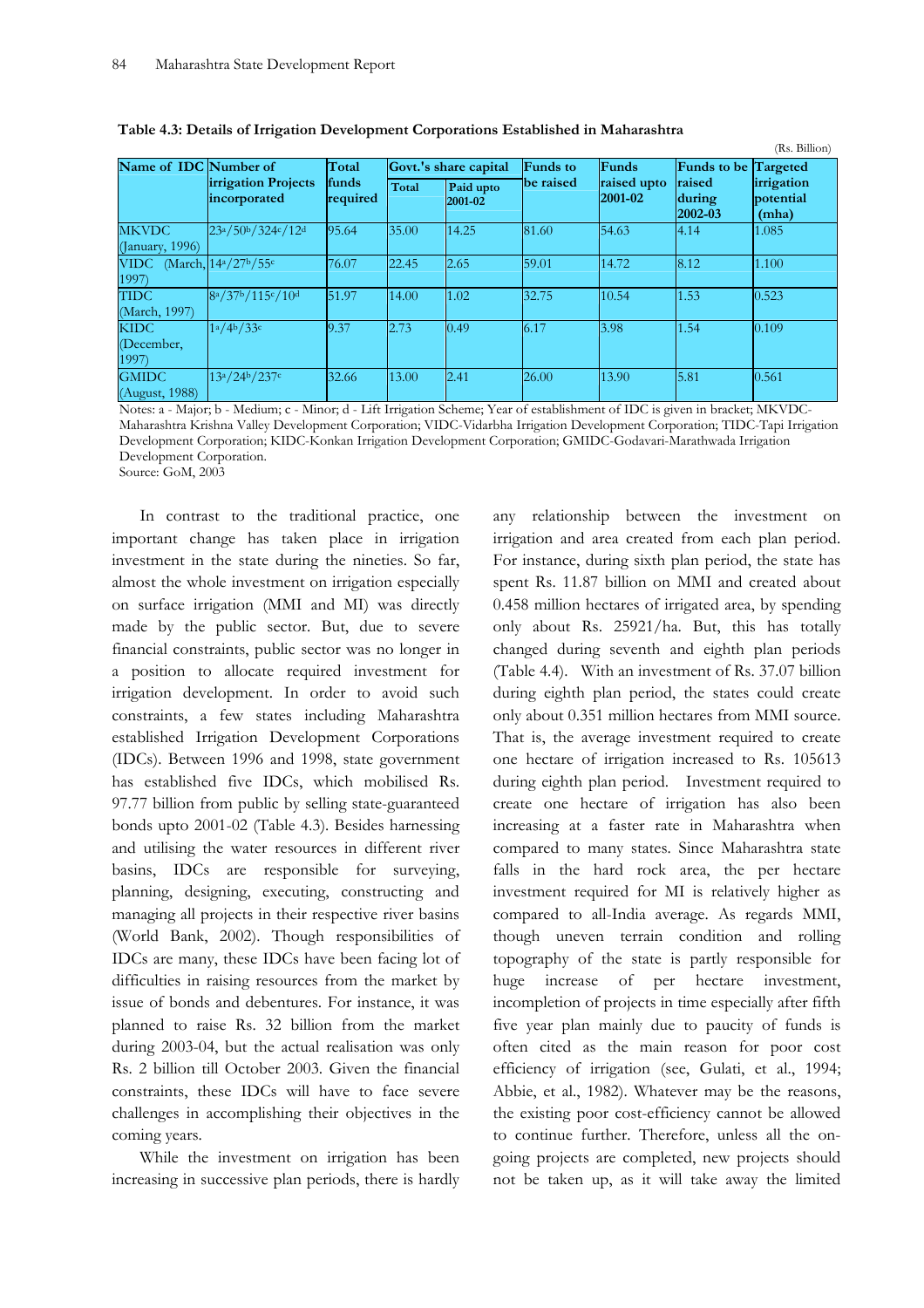funds available for irrigation development in the state.

|              |            |             |            | (Rs. in current prices) |  |  |
|--------------|------------|-------------|------------|-------------------------|--|--|
| Plan         |            | Maharashtra |            | India                   |  |  |
|              | <b>MMI</b> | MI          | <b>MMI</b> | MI                      |  |  |
| Third        | 4894       | NA          | 2582       | 1953                    |  |  |
| Annual       | 4874       | 5249        | 2809       | 2777                    |  |  |
| Fourth       | 6252       | 15640       | 4763       | 2679                    |  |  |
| <b>Fifth</b> | 12643      | 8761        | 6269       | 3614                    |  |  |
| Annual       | 26143      | 18660       | 10969      | 3637                    |  |  |
| <b>Sixth</b> | 25921      | 10545       | 21667      | 4543                    |  |  |
| Seventh      | 59163      | 23476       | 49920      | 6801                    |  |  |
| Eighth       | 105613     | 10717       | 95219      | 15559                   |  |  |
| $N$ inth*    | 166712     | 47108       | 237729     | 15857                   |  |  |

**Table 4.4: Plan-wise Per Hectare Cost of Creation of Irrigation Potential: Maharashtra and India** 

Notes: MMI – Major and medium irrigation; MIS – Minor irrigation surface; MIG – Minor irrigation groundwater; \* - anticipated; NA- data not available separately. Sources: Computed using CWC (2000 and 2002); GoI (2003)

### **Growth of Irrigation Projects**

Altogether, a total of 3596 large dams were completed in the country as per the latest information available from CWC (2002). Besides this, 695 projects are also under construction in the country, of which 300 (43 per cent) projects are in Maharashtra. Of the total projects completed in the country so far, 1229 dams are in Maharashtra state alone, which is about 34 per cent of the total number of large dams in the country (Table 4.5). Thus, Maharashtra has the distinction of having the largest number of irrigation projects in the country. On an average, about 25 projects per year have been completed during the period 1951 to 1994. Number of projects that are constructed for irrigation purposes was very high during the seventies in the state and the same is true at the national level as well. While the projects completed between 1951 and 1970 were only 171 (about 8 projects per year), the same increased to 923 between 1971 and 1994 (about 40 projects completed per year). However, there are discrepancies in the number of projects given in CWC (2002) and the same reported in GoM (2000). For instance, as per GoM (2000), 33 major, 177 medium and 2032 minor projects have been completed in Maharashtra at the end of June 1999. Currently, 55 major, 126 medium and 908 minor irrigation projects are under construction in the state.

**Table 4.5: Distribution of Large Dams in India and Maharashtra** 

| Period             | India | Maharashtra |
|--------------------|-------|-------------|
| <b>Upto</b> 1950   | 293   | 51          |
| 1951-1960          | 234   | 25          |
| 1961-1970          | 461   | 146         |
| 1971-1980          | 1190  | 589         |
| 1981-1989          | 1066  | 324         |
| 1990 & above       | 116   | 10          |
| Year not known     | 236   | 84          |
| Under construction | 695   | 300         |
| Total              | 4291  | 1529        |

Source: CWC, 1998

As a result of a large number of projects, the state has a live storage capacity of 35.01 BCM from the completed projects, which is the second highest capacity created among the states in the country (CWC, 2002). Thus, Maharashtra does not seem to have fallen short in creating water storage or at least the state is comfortably placed at the top rank as far as creation of the storage capacity is concerned. But in terms of achievements the proportion of cultivated area under irrigation is only around 17 per cent of GCA as of today, which is one of the lowest among the states in the country. Thus, despite having the largest number of projects and high storage capacity, the state claims only the bottom rank in terms of percentage of irrigated area in relation to GCA.

A section of researchers feel that this imbroglio can be sorted out by allowing privatisation of construction and management of irrigation projects. But the real question is: can privatising construction and management of irrigation sector solve this problem? This needs careful consideration, as given the present situation, neither do we have sufficient experience of privatised activities in irrigation management nor can we rely on the private sector knowing the existing inequity in land distribution. It is essential to underscore here that the problem is not about the quality of construction but about the delay in completing the projects, which can be sorted out only by judicious planning of irrigation sector. The important issues to be understood here are: Why the projects sanctioned could not be completed in time? What are the time over-runs and cost over-runs of each project under construction? Is the non-availability of required fund the main reason for this or is there any other reason? It was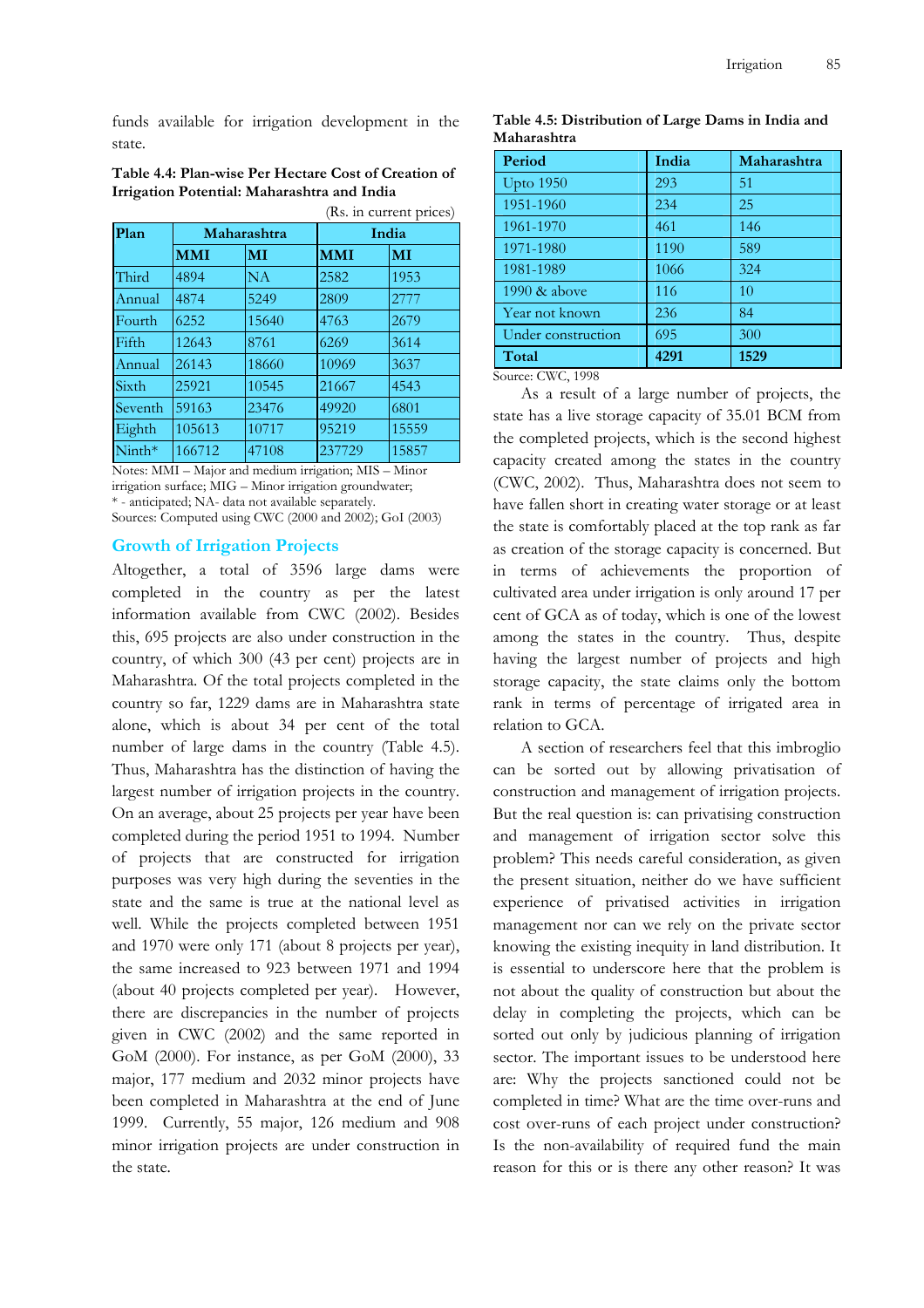not possible to study these issues in detail due to non-availability of required data on the extent of the time over runs and cost over runs. However, we have presented the details of time and cost over runs of selected irrigation projects in Table 4.6.

## **Trends and Development of Irrigated Area**

Though it is not fair to compare the growth of irrigated area of the state with the national level average because of its different terrain condition and topography, area under irrigation has been increasing in Maharashtra since 1960-61, at an equal pace with the national level growth. While the net irrigated area (NIA) of the state increased from 1.09 mha in TE 1962-63 to 2.97 mha in TE 2000-01, the gross irrigated area (GIA) increased from 1.24 mha to 3.66 mha during the same period. The pace of growth of both NIA and GIA of the state is found to be almost similar to the growth achieved at the national level, where NIA increased 2.22 times (from 25.07 to 55.73 mha) and GIA increased 2.51 times (from 28.63 to 73.93) between TE 1962-63 and TE 2000-01 (see, Table 4.7). The trend growth rate computed for different time points shows that the growth of surface irrigated area is much higher during the first part of green revolution (1965 to 1981) as compared to the second part of green revolution (1981 to 2001) (Table 4.8). The important point observed from the growth analysis is that growth rate of irrigated area was very low during the period 1990-91 to 2000-01, despite spending substantial amount of money on surface irrigation development during this period. It is essential to examine as to why the growth of irrigated area has significantly slowed down during the nineties.

Though there are differences in the growth rate of different sources of irrigated area between Maharashtra and the national level average, the trends in the share of major sources of irrigated area is almost similar to the national level trend. The share of surface irrigation in the total net irrigated area has been coming down and the share of groundwater irrigation has been increasing both at the state and country level, though the decline rate of share of surface irrigation is relatively higher at the national level (Narayanamoorthy, 2002).

**Table 4.6: Time and Cost Over-runs of Selected Irrigation Projects in Maharashtra** 

| Project name            | Started in Estimated cost |                 |          | Likely            |            | Spill over cost Likely achievement Likely year of |            |
|-------------------------|---------------------------|-----------------|----------|-------------------|------------|---------------------------------------------------|------------|
|                         | plan                      |                 |          | exp. upto         |            | of potential upto                                 | completion |
|                         |                           | Original Latest |          | end of IX<br>Plan |            | end of IX Plan<br>('000 ha)                       |            |
| Bhasta                  | $\overline{\rm V}$        | 1641.10         | 3224.90  | 2464.20           | 760.70     | 8.93                                              | 2007       |
| Bhima                   | III                       | 425.80          | 9190.00  | 8586.00           | 604.00     | 214.53                                            | 2007       |
| Chaskaman               | $\overline{\mathrm{V}}$   | 224.80          | 3471.40  | 2892.50           | 578.90     | 21.21                                             | 2005       |
| Jayakwadi St. I & II    | $\overline{\mathrm{V}}$   | 1273.60         | 7968.70  | 7793.20           | 175.50     | 236.93                                            | 2004       |
| Khadakwasla             | Π                         | 116.20          | 3450.40  | 3222.10           | 228.30     | 62.15                                             | 2005       |
| Koyna Krishna L.I.S. VI |                           | 2591.00         | 10830.00 | 9214.90           | 1615.10    | 4.52                                              | 2009       |
| Krishna                 | Ш                         | 276.60          | 3700.00  | 3889.70           | $-189.70$  | 89.95                                             | 2007       |
| Kuadi                   | 66-69                     | 179.00          | 9190.00  | 10524.50          | $-1334.50$ | 94.88                                             | 2007       |
| Surya                   | 78-80                     | 193.20          | 1751.40  | 2282.00           | $-530.60$  | 22.55                                             | 2007       |
| Tillari (IS)            | 78-80                     | 2172.20         | 4240.60  | 4841.60           | $-601.00$  | 1.33                                              | 2008       |
| Upper Godavari          | 66-69                     | 142.00          | 1332.30  | 1169.40           | 162.90     | 66.17                                             | 2007       |
| <b>Upper Penganga</b>   | $\overline{\mathrm{V}}$   | 844.80          | 8619.90  | 5484.40           | 3135.50    | 73.97                                             | 2007       |
| <b>Upper Pravara</b>    | $\overline{\mathrm{V}}$   | 158.70          | 2871.40  | 1200.30           | 1671.10    | 4.83                                              | 2007       |
| Upper Wardha            | $\overline{\mathrm{V}}$   | 398.80          | 6618.60  | 6180.30           | 438.30     | 73.33                                             | 2007       |
| Vishnupuri              | 78-80                     | 789.30          | 1932.20  | 1841.00           | 91.20      | 18.54                                             | 2007       |
| Warna                   | IV                        | 310.80          | 8920.00  | 4295.50           | 4624.50    | 18.81                                             | 2010       |
|                         |                           |                 |          |                   |            |                                                   |            |

Source: GoI (2003), Tenth Five Year Plan: 2002-07, Volume II, Planning Commission, New Delhi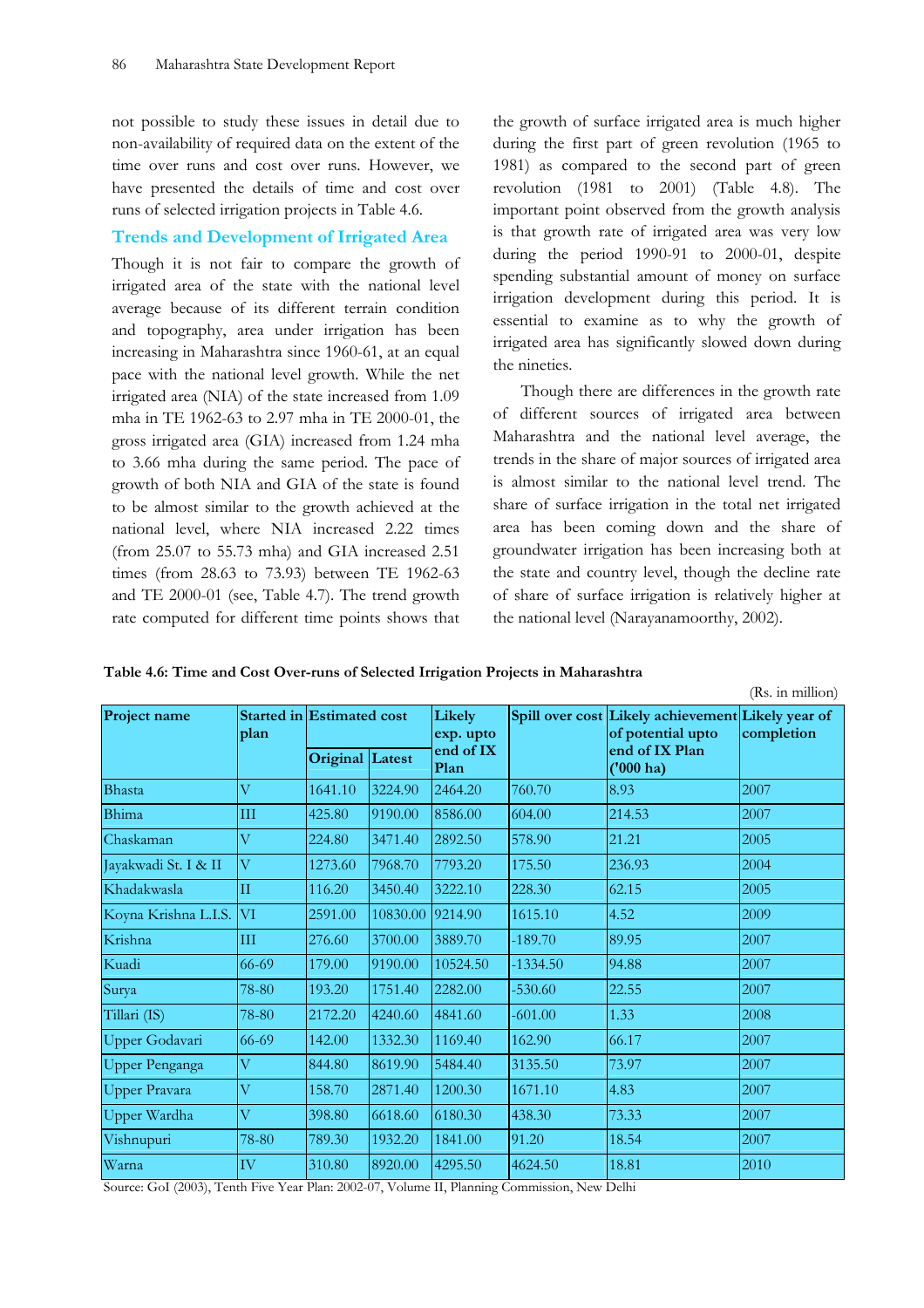|            |                   |         |             |         |             |            |                   | (Area in mha) |  |
|------------|-------------------|---------|-------------|---------|-------------|------------|-------------------|---------------|--|
| Period     | <b>SIA</b>        |         | <b>WIA</b>  |         |             | <b>NIA</b> |                   | <b>GIA</b>    |  |
|            | Maharashtra India |         | Maharashtra | India   | Maharashtra | India      | Maharashtra India |               |  |
| TE 1962-63 | 0.48              | 17.64   | 0.61        | 7.43    | 1.09        | 25.07      | 1.24              | 28.63         |  |
|            | (44.04)           | (69.29) | (55.96)     | (29.64) | (100)       | (100)      |                   |               |  |
| TE 1972-73 | 0.58              | 19.12   | 0.75        | 12.38   | 1.33        | 31.49      | 1.55              | 38.56         |  |
|            | (43.61)           | (60.70) | (56.39)     | (39.28) | (100)       | (100)      |                   |               |  |
| TE 1982-83 | 0.79              | 21.38   | 1.12        | 18.59   | 1.91        | 39.97      | 2.44              | 51.01         |  |
|            | (41.36)           | (53.49) | (58.64)     | (46.51) | (100)       | (100)      |                   |               |  |
| TE 1992-93 | 0.97              | 23.18   | 1.71        | 25.88   | 2.69        | 49.39      | 3.28              | 65.22         |  |
|            | (36.06)           | (46.93) | (63.94)     | (53.08) | (100)       | (100)      |                   |               |  |
| TE 2000-01 | 1.05              | 23.89*  | 1.92        | 31.84*  | 2.97        | 55.73*     | 3.66              | 73.93*        |  |
|            | (35.35)           | (42.87) | (64.65)     | (57.13) | (100)       | (100)      |                   |               |  |

### **Table 4.7: Trends in Irrigated Area - Maharashtra and India**

Notes: \* - relates to TE 1998-99; SIA – surface irrigated area; WIA – well irrigated area.: Figures in brackets are percentages to net irrigated area (NIA). GIA – Gross Irrigated Area.

Sources: GoI (various issues); GoM (various issues); FAI (2002)

#### **Table 4.8: Growth Rate of Irrigated Area by Source in Maharashtra and India**

|                     |                   |                     |                   |                   |                      |                   |                   | (Per cent per annum) |
|---------------------|-------------------|---------------------|-------------------|-------------------|----------------------|-------------------|-------------------|----------------------|
| Period              |                   |                     | Maharashtra       |                   |                      |                   | India             |                      |
|                     | <b>Surface</b>    | Well                | <b>Net</b>        | Gross             | Surface <sup>+</sup> | Well              | <b>Net</b>        | <b>Gross</b>         |
| 1960-61 to 1970-71  | 2.49a             | 3.12 <sup>a</sup>   | 2.85 <sup>a</sup> | 2.97 <sup>a</sup> | 1.93 <sup>a</sup>    | 5.09 <sup>a</sup> | 2.19              | 3.13 <sup>a</sup>    |
| 1970-71 to 1980-81  | 4.20 <sup>a</sup> | 4.76 <sup>a</sup>   | 4.52 <sup>a</sup> | 5.59a             | 1.87 <sup>a</sup>    | 4.16c             | 2.46              | 2.97                 |
| 1980-81 to 1990-91  | 2.52 <sup>a</sup> | 4.04 <sup>a</sup>   | 3.44a             | 3.18 <sup>a</sup> | 0.91 <sup>c</sup>    | 3.13 <sup>a</sup> | 1.90 <sup>a</sup> | 2.30 <sup>a</sup>    |
| 1990-91 to 2000-01  | 0.84 <sup>a</sup> | 1.92 <sup>b</sup>   | 1.53 <sup>a</sup> | 1.55 <sup>a</sup> | $-0.08$              | 3.51 <sup>a</sup> | 2.16 <sup>a</sup> | 2.38 <sup>a</sup>    |
| 1965-66 to 1980-81  | 3.47 <sup>a</sup> | 3.61 <sup>a</sup>   | 3.55 <sup>a</sup> | 4.36 <sup>a</sup> | 2.17 <sup>a</sup>    | 4.81 <sup>a</sup> | 2.65              | 3.09a                |
| 1980-81 to 2000-01  | 1.77 <sup>a</sup> | 3.67 <sup>a</sup>   | 2.93 <sup>a</sup> | 2.71a             | 0.63                 | 3.47              | 2.19a             | 2.49 <sup>a</sup>    |
| 1965-66 to 2000-01* | 2.12 <sup>a</sup> | $3.25$ <sup>a</sup> | 2.81 <sup>a</sup> | 2.99a             | 1.49a                | 3.89 <sup>a</sup> | 2.30 <sup>a</sup> | 2.66 <sup>a</sup>    |
| 1960-61 to 2000-01* | 2.20 <sup>a</sup> | 3.22 <sup>a</sup>   | 2.82 <sup>a</sup> | 3.05 <sup>a</sup> | 1.72 <sup>a</sup>    | 3.83 <sup>a</sup> | 2.19a             | 2.65 <sup>a</sup>    |

Notes: a, b, c are significant at 1, 5 and 10 per cent level respectively; ns - not significant;

+ - Refers to only canal irrigation; \* - India's growth rate is upto 1996-97.

Sources: GoI (various issues); GoM (various issues); FAI (2002)

One of the important points that have been under discussion at different fora is whether the development of irrigation is equally distributed across regions or not. Available data shows that area under irrigation is not equally distributed across the divisions and districts in Maharashtra (Table 4.9). Four divisions namely Pune, Kolhapur, Aurangabad, and Nagpur together accounted for about 74.23 per cent (0.780 million hectares) of total surface irrigated area (1.050 million hectares) of the state during TE 2001-02. Though the same trend has been continuing since 1970s, the share of Nagpur division in the total surface irrigated area

has sharply declined from 48.26 per cent in TE 1962-63 to 22.39 per cent in TE 2001-02. Since Nagpur division has relatively more area under tank irrigation, could this be due to reduction in area under tank irrigation in this region? If so, the worst affected farmers due to this must be poor resourceowning farmers namely marginal and small categories, for whom alternative source of irrigation is not affordable (Vaidyanathan, 1999; 2001).

The distribution of area under well-irrigation across divisions is relatively better than the surface source of irrigation. Except Konkan, Amravati and Latur division, the share of well-irrigated area in the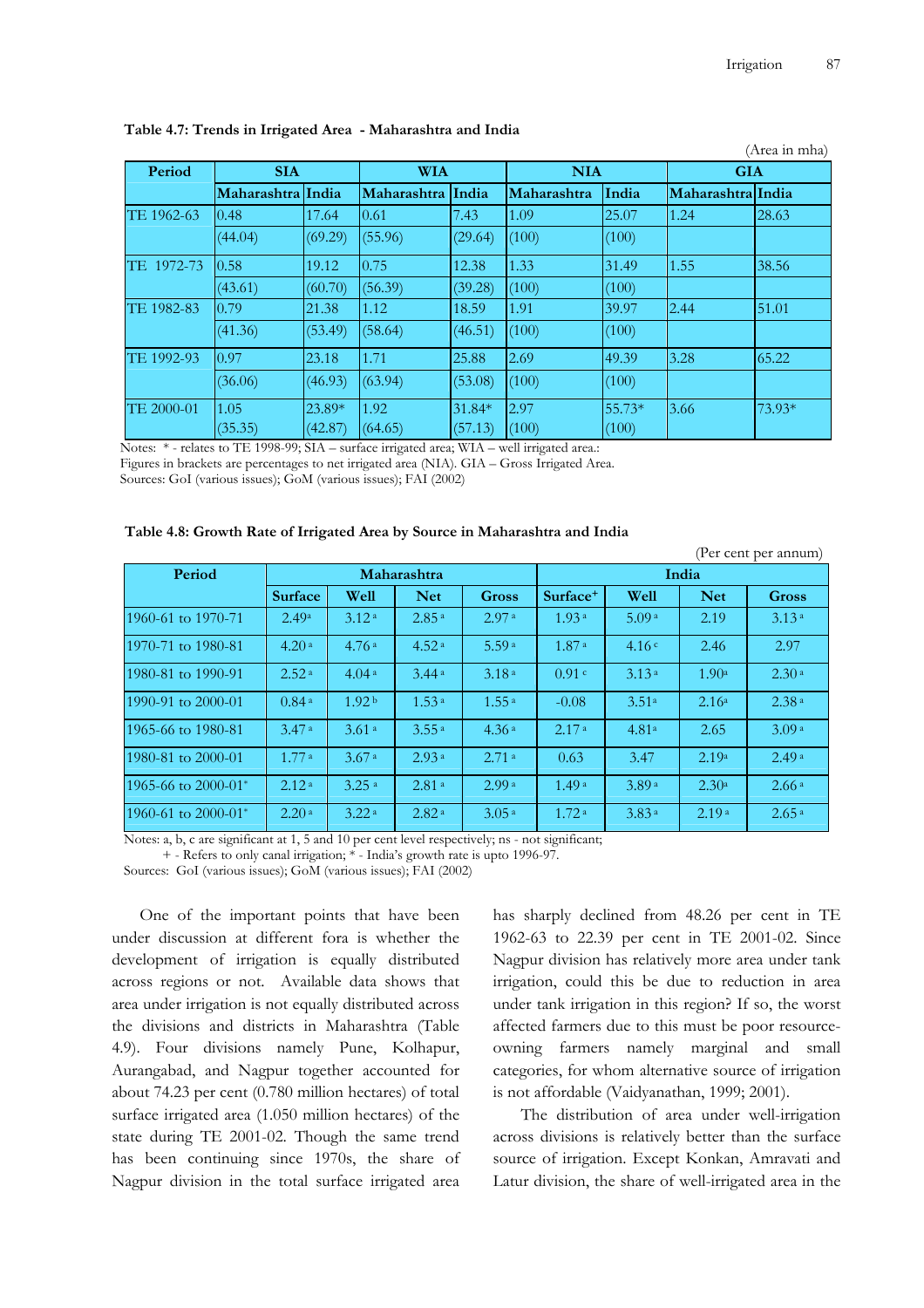| <b>Division</b> |            | <b>Surface Irrigation</b> |            | <b>Well Irrigation</b> |            | <b>Net Irrigation</b> |            | <b>Gross Irrigation</b> |
|-----------------|------------|---------------------------|------------|------------------------|------------|-----------------------|------------|-------------------------|
|                 | TE 1962-63 | TE 2001-02                | TE 1962-63 | TE 2001-02             | TE 1962-63 | TE 2001-02            | TE 1962-63 | TE 2001-02              |
| Konkan          | 10.97      | 25.43                     | 9.77       | 27.40                  | 20.77      | 52.83                 | 21.37      | 63.73                   |
|                 | (2.28)     | (2.42)                    | (1.59)     | (1.43)                 | (1.90)     | (1.78)                | (1.72)     | (1.74)                  |
| Nashik          | 29.30      | 108.13                    | 84.33      | 302.43                 | 113.77     | 410.57                | 147.33     | 511.20                  |
|                 | (6.10)     | (10.30)                   | (13.77)    | (15.76)                | (10.41)    | (13.83)               | (11.84)    | (13.97)                 |
| Pune            | 121.47     | 246.23                    | 233.30     | 479.60                 | 354.90     | 725.83                | 413.27     | 886.00                  |
|                 | (25.28)    | (23.45)                   | (38.09)    | (25.00)                | (32.47)    | (24.45)               | (33.22)    | (24.22)                 |
| Kolhapur        | 75.80      | 158.33                    | 87.17      | 249.50                 | 162.97     | 407.83                | 194.37     | 495.90                  |
|                 | (15.78)    | (15.08)                   | (14.23)    | (13.00)                | (14.91)    | (13.74)               | (15.63)    | (13.55)                 |
| Ahmedabad       | 5.93       | 139.77                    | 85.67      | 310.17                 | 91.63      | 449.93                | 107.47     | 554.03                  |
|                 | (1.23)     | (13.31)                   | (13.98)    | (16.17)                | (8.38)     | (15.16)               | (8.64)     | (15.14)                 |
| Latur           | 12.53      | 89.30                     | 63.13      | 184.47                 | 67.47      | 273.77                | 75.57      | 348.33                  |
|                 | (2.61)     | (8.50)                    | (10.31)    | (9.62)                 | (6.17)     | (9.22)                | (6.08)     | (9.52)                  |
| Amaravati       | 0.53       | 47.73                     | 25.97      | 129.00                 | 26.57      | 176.73                | 26.63      | 225.03                  |
|                 | (0.11)     | (4.55)                    | (4.24)     | (6.72)                 | (2.43)     | (5.95)                | (2.14)     | (6.15)                  |
| Nagpur          | 231.87     | 235.17                    | 23.27      | 235.93                 | 255.23     | 471.10                | 257.50     | 574.60                  |
|                 | (48.26)    | (22.39)                   | (3.80)     | (12.30)                | (23.35)    | (15.87)               | (20.70)    | (15.70)                 |
| <b>State</b>    | 480.50     | 1050.10                   | 612.57     | 1918.50                | 1093.10    | 2968.60               | 1243.87    | 3658.83                 |
|                 | (100.00)   | (100.00)                  | (100.00)   | (100.00)               | (100.00)   | (100.00)              | (100.00)   | (100.00)                |

**Table 4.9: Division-wise Trends in Area under Irrigation in Maharashtra** 

Note: Divisions are as per the prevailing divisions in the state during the year 1994-95

Sources: GoI (various issues), GoM (various issues); Figures in bracket are percentage share

net (total) irrigated area varies from about 12 per cent to 25 per cent in other divisions. Nashik and Pune divisions together accounted for over 40 per cent of well-irrigated area during TE 2001-02. What is interesting is that those divisions, which have higher share of surface irrigated area also have higher share of well-irrigated area, except Nashik and Nagpur divisions. The same trend is observed in both NIA and GIA. As irrigation is one of the important factors which determine the income generating capacity of the rural population and it also involves a large amount of public investment, the allocation of resources for irrigation development needs to be linked with the percentage of utilisation of irrigation potential across regions/administrative zones in the future.

Unlike the other states, crop-wise irrigated area too is not distributed in a desirable manner among different crops in the state. Out of the total irrigated area of 3.55 million hectares available during TE 2000-01, important foodgrains crops such as paddy, wheat, jowar and bajra together accounted for only 45.89 per cent (1.50 million hectares), while sugarcane alone accounted for over 18 per cent.

Pulses and oilseeds are the important crops in Maharashtra accounting for about 28.33 per cent of GCA in TE 2001, but these two crop groups together accounted for only about 14.50 per cent of irrigated area during the same period (Table 4.10). Though net returns per unit of water generated by sugarcane is estimated to be very low when compared to most of the foodgrain crops (Rath and Mitra, 1989), available estimates show that major portion of irrigation water available in the state is still used only for sugarcane, which accounts for less than 3 per cent of gross cropped area in the state (World Bank, 2002). Irrigated sugarcane area accounted for over 18 per cent of GIA in the state, which is very high when compared to the national average figure of 5.36 per cent during TE 1992-93. Inspite of severe water scarcity in the State, area under sugarcane has increased at a rate of 3.77 per cent per annum between TE 1972-73 and TE 2001- 02. Considering the increasing demand for irrigation water and drastic decline in available water for future use, strict rules should be enacted wherein a farmer should not be allowed to cultivate sugarcane for more than a fixed area under surface method of irrigation.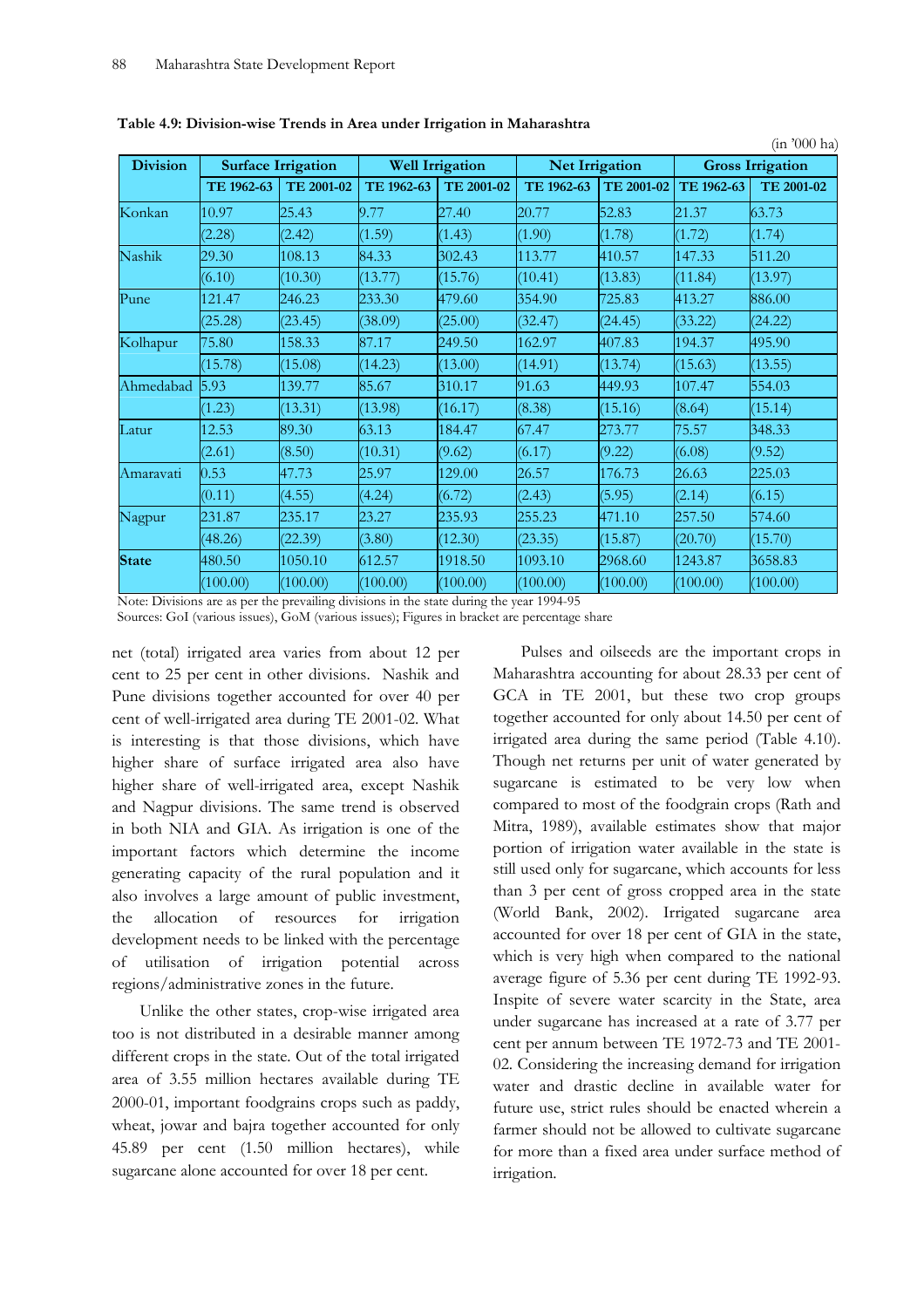|                       |                           |            |         |         |         |                             |         | (Data are Triennium Ending averages) |         |         |
|-----------------------|---------------------------|------------|---------|---------|---------|-----------------------------|---------|--------------------------------------|---------|---------|
| Crops                 | <b>Gross Cropped Area</b> |            |         |         |         | <b>Gross Irrigated Area</b> |         |                                      |         |         |
|                       | $1962 - 63$               | 1972-73    | 1982-83 | 1992-93 | 2000-01 | 1962-63                     | 1972-73 | 1982-83                              | 1992-93 | 2000-01 |
| Paddy                 | 6.96                      | 7.47       | 7.49    | 7.50    | 6.82    | 22.12                       | 21.00   | 16.35                                | 12.50   | 9.73    |
| Wheat                 | 4.74                      | 4.64       | 5.16    | 3.47    | 4.26    | 11.29                       | 17.65   | 21.25                                | 15.96   | 19.58   |
| <b>l</b> owar         | 32.64                     | 31.98      | 33.16   | 27.99   | 22.73   | 2.65                        | 16.51   | 18.41                                | 14.37   | 11.67   |
| Bajara                | 8.80                      | 8.88       | 8.08    | 9.13    | 7.99    | 0.14                        | 2.88    | 2.14                                 | 2.20    | 3.32    |
| <b>Total Cereals</b>  | 55.60                     | 55.21      | 56.14   | 50.20   | 44.48   | 59.58                       | 59.27   | 59.32                                | 46.24   | 45.89*  |
| <b>Total Pulses</b>   | 12.53                     | 12.95      | 13.58   | 15.39   | 16.11   | 3.44                        | 3.41    | 4.19                                 | 6.95    | $7.38*$ |
| Cotton                | 13.80                     | 14.53      | 13.16   | 12.75   | 14.39   | 3.86                        | 4.46    | 4.35                                 | 2.78    | 2.06    |
| Sugarcane             | 0.78                      | 1.12       | 1.83    | 2.63    | 2.59    | 11.91                       | 12.94   | 14.62                                | 16.91   | 18.12   |
| <b>Total Oilseeds</b> | 10.11                     | 9.60       | 8.50    | 12.18   | 12.22   | 1.61                        | 2.07    | 3.64                                 | 9.57    | $7.18*$ |
| Others                | 7.18                      | 6.59       | 6.79    | 6.85    | 10.22   | 19.60                       | 17.85   | 13.88                                | 17.55   | 19.90*  |
| Total                 | <b>100</b>                | <b>100</b> | 100     | 100     | 100     | 100                         | 100     | 100                                  | 100     | 100     |

**Table 4.10: Crop-wise Share in GCA and GIA in Maharashtra** 

Note: \* relates to TE 1997-98

Sources: GoI (various issues); GoM (various issues)

### **Financial Performance of Irrigation Sector**

Fully knowing the fact that gross receipts from irrigation water is only one of the direct benefits of irrigation, the performance of irrigation sector is often judged on the basis of the extent of recovery of working expenses through gross receipts. The policy towards water rates has been the major points of discussion right from the time of the First Irrigation Commission of Maharashtra (GoM, 1962). Among the suggestions on water rates given by the Second Irrigation Commission (GoI, 1972), the important ones are: (i) water rate should relate to the benefits rather than the cost, (ii) it should relate to the crop and the season, (iii) it should consider the cropping needs of the states, (iv) it should be fixed between 6 and 12 per cent of the gross income, and (v) it should be revised after every five years. Though the productivity of most of the crops is relatively lower in Maharashtra, the recommendations of the Second Irrigation Commission are broadly followed and the water rates are revised with the required frequency. In fact, in order to cover full Operation and Maintenance (O&M) cost of irrigation, water rates have been increased since September 2001. These charges will increase by 15 per cent every year and have been announced and also published for a fiveyear period, 2001-05 (World Bank, 2002). It is worth mentioning here that no other state in India has taken this kind of bold decision in recent times. At present, the state has the highest range of water rates prevailing in the country (Table 4.11).

| Table 4.11: Water Rates for Selected Crops and States |
|-------------------------------------------------------|
| as of September 2001                                  |

|        |         |      |      |            | (Rs./ha)    |
|--------|---------|------|------|------------|-------------|
| Crop   | A. P.   | Kar. | Raj. | U.P        | Maharashtra |
| S.cane | 875     | 1000 | 574  | 474        | 3180-4673   |
| Paddy  | 370-494 | 250  | 198  | 287        | 180-360     |
| Wheat  | 250     | 150  | 148  | 287        | 360         |
| Cotton | 250     | 150  | 178  | 114        | 548-1088    |
| Maize  | 250     | 88   | 67   |            | 270         |
| Pulses |         | 88   | 79   | 212        |             |
| Veg.   |         |      | 109  | 287<br>. . | 548-2040    |

Notes: S.cane - sugarcane; Veg - vegetables. Source: World Bank, 2002

Though the water rates are very high in the state, the percentage of cost-recovery is not appreciably higher when compared to other comparable states. As per the data of CWC (2002), the percentage of recovery of irrigation and multipurpose river valley projects has declined from 166.02 in 1974-75 to 2.26 per cent in 1998-99 in Maharashtra, while the same has declined from 64.2 per cent to 6.30 per cent at the national level during the same period (Figure 4.1). However, as per the data of irrigation department, Government of Maharashtra, the cost recovery has increased recently from 19 per cent in 1997-98 to 56 per cent in 2001-02 (see, World Bank, 2002). One of the important reasons for the poor recovery rate is that the per hectare working expenses in Maharashtra are about five times of the average per hectare working expenses at the country level (CWC, 2002; Deshpande and Narayanamoorthy, 2001). Besides this, a relatively less amount of actual collection of water rates in relation to demand raised is also one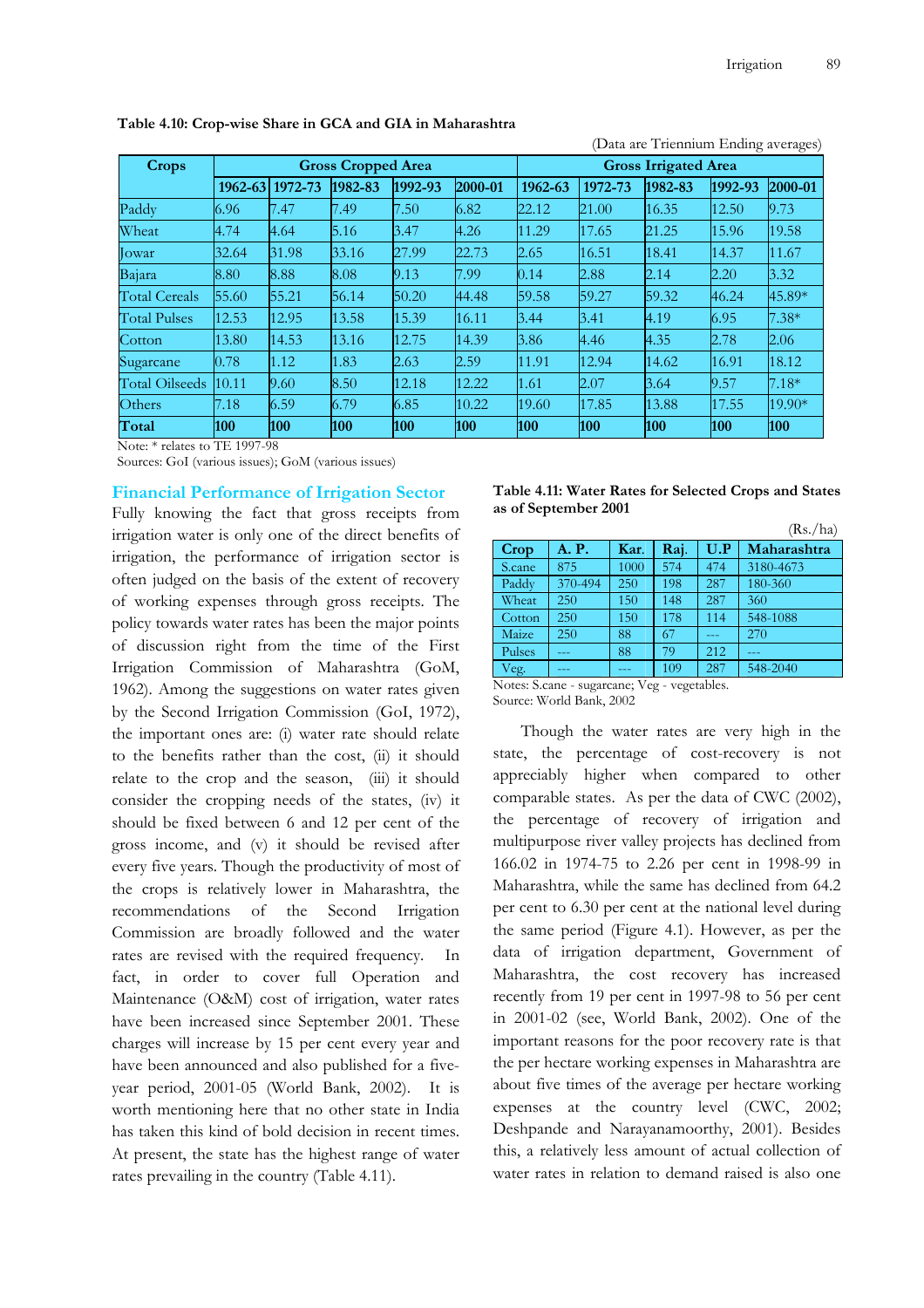of the reasons for poor recovery (Table 4.12). While efforts are needed to increase the collection of charges by increasing the quality of service, working expenses being spent for managing per hectare of irrigation need to be drastically reduced in order to increase the recovery rate. Therefore, instead of working only on the revenue side (water rates) vigorously, it is obligatory to consider with equal vigour the expenditure side also so as to understand the increasing trends in expenditure and ways and means to cut down unwarranted expenditure. One of the options available for reducing working expenses and improving recovery rate is transferring the water distribution below the main canal systems to the Water Users Associations (WUAs) (Rath, 1997). In order to increase the participation of farmers in water management, Government of Maharashtra has taken a policy decision in July 2001 to hand over the irrigation management to WUAs within a span of three years in all irrigation projects. Though it seems to be a feasible solution, the working details of this have to be analysed keeping in view the ground realities about the irrigation department.





**Table 4.12: Present Status of Irrigation Assessment, O&M Cost and Recovery in Maharashtra** 

|         |                |       |          | (Rs. in billion)        |
|---------|----------------|-------|----------|-------------------------|
| Year    | Assessment O&M | Cost  | Recovery | Per cent of<br>recovery |
| 1998-99 | 1.951          | 3.790 | 1.135    | 30                      |
| 1999-00 | 2.762          | 4.326 | 1.729    | 40                      |
| 2000-01 | 4.375          | 4.900 | 1.953    | 40                      |
| 2001-02 | 4.535          | 4.500 | 2.516    | 56                      |

Note: OM cost includes establishment plus maintenance and repairs.

Source: GoM, Dept. of Irrigation.

### **Micro-Irrigation**

One of the new methods introduced recently in India for increasing water use efficiency and yield of crop is drip method of irrigation (DMI). Unlike flood method of irrigation, which is followed predominantly in Indian agriculture, water is supplied directly to the root zone of the crops under drip method. Water use efficiency under DMI is very high as it saves substantial amount of water losses occurring through evaporation and distribution under flood method of irrigation. The growth of area under drip method of irrigation (DMI) is exceptionally high in Maharashtra when compared to any other state in India. Area under DMI increased from a mere 236 ha in 1986-87 to about 2,17,447 hectares in 2001-02, an increase of about 57 per cent per annum (Figure 4.2). Maharashtra State alone accounts for over 50 per cent of India's total drip irrigated area during 2000- 01, for which we have state-wise comparable data (Table 4.13). There are many reasons for the rapid development of DMI in the state. First, state government is very keen in promoting drip irrigation on a large scale by providing subsidy, technical and extension services. Maharashtra is the only state that has been operating a separate state scheme since 1986-87 for promoting drip method of irrigation by providing subsidy. All other states have been operating only central scheme, which started functioning from 1990-91. Second, irrigation availability from both surface and groundwater is quite low and hence, farmers have willingly adopted DMI in order to avoid water scarcity largely in divisions like Nashik, Pune, etc. Third, farmers were not able to cultivate more lucrative crops like grapes, banana, pomegranate, orange, mango, etc. by surface method of irrigation due to depletion of groundwater, which also forced the farmers to adopt DMI extensively in certain regions in the state. It is also adopted for growing high value crops such as floriculture, vegetables, horticulture, etc., under green houses.

Though area under DMI increased significantly in the state since 1986-87, its development is not the same across the divisions and districts. While Pune, Nashik and Kolhapur divisions together accounted for nearly 67 per cent of the total area at the end of 1999-2000, districts like Nashik (14.53 per cent), Jalgaon (18.14 per cent), Solapur (9.82 per cent),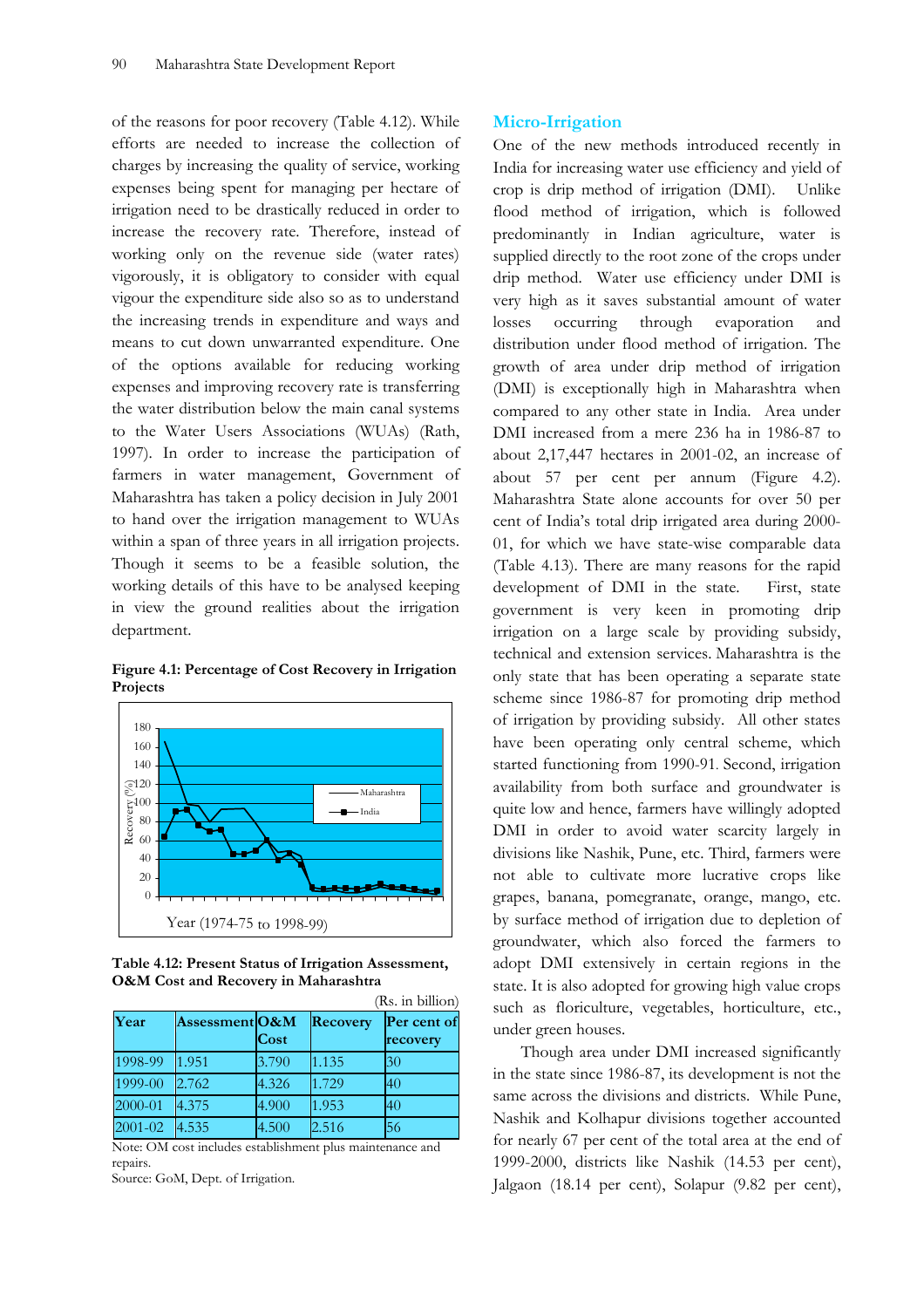Ahemednagar (6.67 per cent), Pune (5.53 per cent) and Sangli (5.37 per cent) together accounted for over 60 per cent of state's total area. Besides favourable cropping pattern, water scarcity prevailing in these districts forced the farmers to adopt DMI. As of March 2000, more than 26 crops are being cultivated using DMI in the state. However, the area is concentrated with only a few crops. Crops such as banana, grapes, sugarcane, citrus group of crops and pomegranate together accounted for 75 per cent of Maharashtra's total drip irrigated area (1,60,281 ha) at the end of March 2000.

**Figure 4.2: Area under Drip Irrigation in Maharashtra** 



**Table 4.13: State-wise Area under Drip Method of Irrigation** 

|              | Area ('000 ha) |        | Per cent to       | <b>ACGR</b> |                             |
|--------------|----------------|--------|-------------------|-------------|-----------------------------|
| <b>State</b> |                |        | <b>Total Area</b> | (Area)      |                             |
|              | 1991-          | 2000   | 1991-             | 2000-       |                             |
|              | 92             | -01    | 92                | 01          |                             |
| Maha.        | 32.92          | 160.28 | 44.64             | 53.16       | 19.23                       |
| Kar.         | 11.41          | 66.30  | 16.17             | 18.03       | 19.55                       |
| T.N.         | 53.57          | 55.90  | 7.59              | 15.20       | 29.76                       |
| A.P.         | 11.59          | 36.30  | 16.41             | 9.88        | 13.52                       |
| Guj.         | 35.60          | 7.60   | 5.05              | 2.07        | 8.79                        |
| Kerl.        | 30.35          | 5.50   | 4.30              | 1.50        | 6.81                        |
| Orissa       | 0.04           | 1.90   | 0.06              | 0.52        | 53.56                       |
| Har.         | 0.12           | 2.02   | 0.17              | 0.55        | 76.74                       |
| Raj.         | 0.30           | 6.00   | 0.43              | 1.63        | 39.49                       |
| <b>U.P.</b>  | 0.011          | 2.50   | 0.16              | 0.68        | 82.74                       |
| Punjab       | 0.02           | 1.80   | 0.03              | 0.49        | 64.87                       |
| Others       | 2.12           | 5.40   | 0.00              | 1.47        | 10.11                       |
| Total        | 70.59          | 367.70 | 100               | 100         | 20.13                       |
| $\sim$ $+$   |                |        |                   | $- - -$     | $\sim$ $\sim$ $\sim$ $\sim$ |

Notes: a- includes state subsidy scheme area of 58498 ha; b- includes area under central and state schemes for development of oil palm and sugarcane; ACGR - Annual compound growth rate per cent per annum between 1991-92 and 2000-01.

Source: AFC, 1998; GOI (2004)

Drip method of irrigation has many advantages over flood method of irrigation (FMI), which is followed predominantly in Indian agriculture. Besides saving substantial amount of water, it increases productivity of crops and reduces the cost of cultivation as well as consumption of electricity required for lifting water from wells. Studies carried out using experimental data show that while water saving under DMI ranges from 40 to 80 per cent in different crops when compared to FMI, productivity gains can be achieved up to 98 per cent as compared to FMI (INCID, 1994). Field level studies carried out in Maharashtra too established that DMI reduces water consumption and cost of cultivation besides increasing yield of crops to the extent of 19 to 29 per cent in crops like banana, grapes and sugarcane (see Table 4.14).

DMI is considered to be a capital-intensive technology requiring an investment of Rs. 20,000 – 50,000 per hectare depending upon the crop (INCID, 1994). While the investment required for DMI is generally higher for narrow spaced crops as compared to wide spaced crops, it varies with type of drip materials to be used, distance between water source (well) and the field to be irrigated. One of the important questions often asked with regard to DMI is whether the investment on DMI is economically viable or not? Studies carried out using field level data collected from Maharashtra on three crops clearly show that the investment on drip irrigation is economically viable even without government subsidy, under 15 per cent discount rate. The benefit-cost (BC) ratio varies from 1.77 to 2.23 among the three crops under without subsidy condition. Even though subsidy is not needed to enhance the economic viability of the drip system, it is still needed to enhance the incentive for the widespread adoption of DMI particularly among the resource poor farmers. From the policy point of view, this result suggests that subsidy can be phased out eventually once the new irrigation technology covered an adequate enough to expand subsequently through the demonstration effect.

Despite having many advantages, the area under DMI accounts for only 4.97 per cent in the net irrigated area of the state in 1999-2000. The total potential area suitable for DMI roughly comes to about 1.95 million hectares, which accounts for nearly 52.69 per cent in GIA in 1997-98. Studies showed that slow growth of DMI is not mainly due to economic reasons but due to less awareness among the farmers about the real economic and revenue-related benefits of drip technology (see,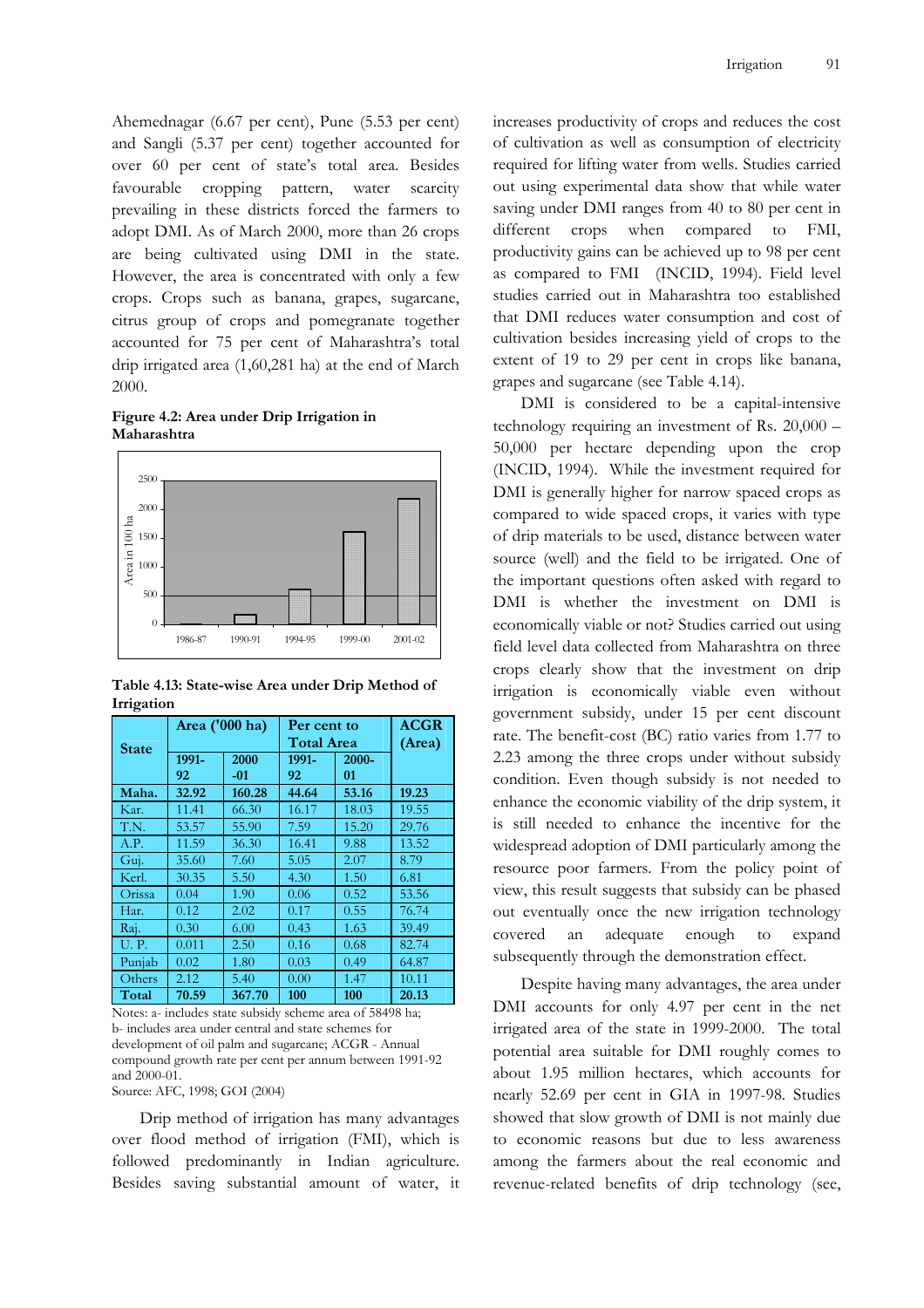| <b>Particulars</b>               | <b>Banana</b> <sup>a</sup> | <b>Grapes</b> <sup>a</sup> |         | Sugarcaneb |
|----------------------------------|----------------------------|----------------------------|---------|------------|
|                                  | (Jalgaon)                  | (Nashik)                   | Pune    | Ahmednagar |
| Cost Saving (Rs/ha)              | 1300                       | 13400                      | 5843    | 7250       |
|                                  | (2.47)                     | (9.07)                     | (11.78) | (15.26)    |
| Water Saving (HP hours/ha)       | 3246                       | 1968                       | 1194    | 1632       |
|                                  | (29.15)                    | (37.28)                    | (40.69) | (47.63)    |
| Electricity Saving (Kwh/ha)      | 2430                       | 1470                       | 896     | 1224       |
|                                  | (29.15)                    | (37.28)                    | (40.69) | (47.64)    |
| Productivity Gains (Quintal/ha)  | 153.19                     | 38.96                      | 24.52   | 27.32      |
|                                  | (29.00)                    | (19.00)                    | (20.99) | (25.27)    |
| Net Present Worth (NPW) (Rs/ha)* |                            |                            |         |            |
| With Subsidy                     | 257635                     | 551220                     | 206692  | 166619     |
| Without subsidy                  | 247753                     | 540241                     | 190025  | 149766     |
| B-C Ratio*                       |                            |                            |         |            |
| With subsidy                     | 2.36                       | 1.80                       | 2.16    | 2.02       |
| Without subsidy                  | 2.23                       | 1.77                       | 1.98    | 1.83       |

 **Table 4.14: Advantages from Drip Method of Irrigation over Flood Method of Irrigation: Results of Field Study** 

 Notes: a – data relate to the year 1993-94; b – data relate to the year 1998-99. Figures in brackets are saving in per cent over FMI. \* - BC ratio and NPW are computed using discounted (at 15 per cent) cash flow technique.

Sources: Narayanamoorthy, (1996, 1997 and 2001b)

Narayanamoorthy, 1997). This means that apart from the provision of capital subsidy, there is also an urgent need for an awareness campaign through an effective extension network including aggressive field demonstration. Moreover, since sugarcane consumes major quantum of surface water, it would be worthwhile to introduce drip on canal irrigation where sugarcane has been cultivated extensively in the state.

# **Water Conservation Measures**

The fast decline of irrigation water availability and the increasing demand for water from different sectors has forced the policy makers to introduce strategies to conserve water. Among various water conservation measures, Water Users' Association (WUAs) and Watershed Development Programmes (WDPs) have proved to be important in conserving water resources. While WUAs help to improve the overall performance of the irrigation sector besides increasing the water use efficiency, WDPs improve the water and moisture availability in the rain fed areas, where poverty is widespread because of the slow growth of agriculture (Narayanamoorthy, 2001a).

# *Water Users' Association*

In India, more emphasis was given to users' participation in water management only after the announcement of the National Water Policy (1987), wherein gradual involvement of farmers in system management was advocated. The policy states that "efforts should be made to involve farmers progressively in various aspects of management of irrigation system, particularly in water distribution and collection of water rates" (GoI, 1987, p. 11). This has also been reemphasised in the new National Water Policy of 2002 (GoI, 2002).

Though WUAs are expected to improve the recovery rate and reduce part of the responsibility of the irrigation department, it is considered to be beneficial in many ways to users (farmers) as well. It has been clearly established that users-managed systems outperformed the systems that are managed by the irrigation agencies all over the world including India (Easter, 2000, Vermillion, 1997, GoI, 1992). The most commonly realised positive impact of users-managed systems are reduction in the cost of irrigation to farmers and government; enhanced financial self reliance of irrigation schemes; expansion of irrigation; flexibility in cropping pattern; reduction in the amount of water delivered per hectare and significant increase in cropping intensity and yield of crops.

While the irrigated area managed by the WUAs is very limited as of today in India, a significant improvement has been made, at the policy level, in bringing more irrigation systems under WUAs in the recent years. Though Vaidyanathan Committee on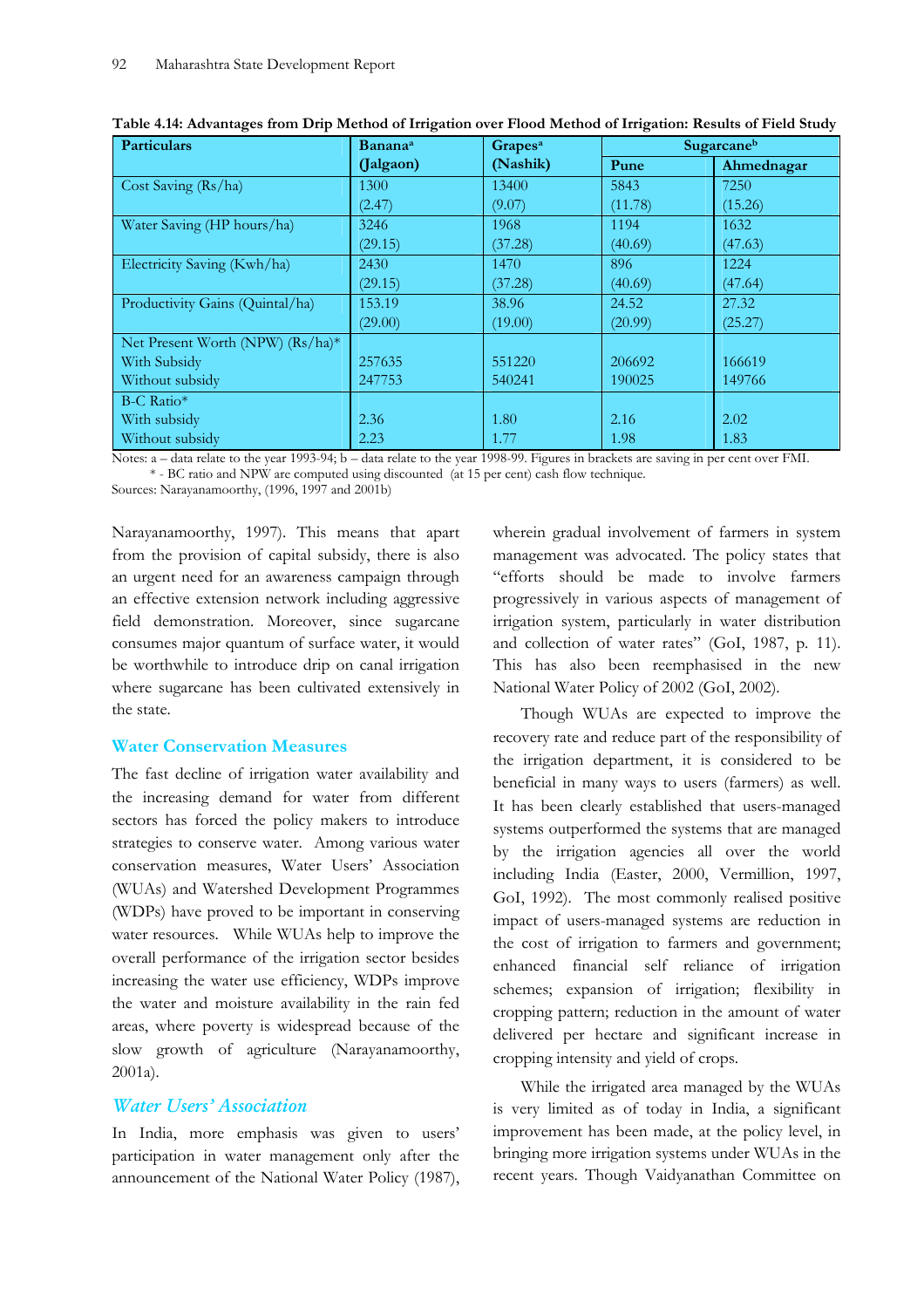Pricing of Irrigation Water observes that "the area covered by these initiatives is very small, less than 1 per cent of area irrigated at present" (GoI, 1992), the 10th five year plan document cites that currently about 15.25 per cent of the net irrigated area is partially covered under the participatory irrigation management scheme in India (GoI, 2003).

In Maharashtra, significant progress has taken place since 1992 as the irrigation department has been encouraging the farmers to form WUAs by explaining its advantages (Naik, et al, 2002). As a result of the continuous effort by the irrigation department and non-governmental organisations, about 2472 WUAs have been functioning at different levels, which cover an area of 7,97,587 ha as of December 2003 (Table 4.15). Besides this, the NGOs promoted *Pani Panchayats* have been working reasonably well in many drought-prone and water scarce areas in Pune district (Deshpande and Reddy, 1990; Thakur and Patnaik, 2002). Though the area brought under WUAs is only about 27 per cent of the net irrigated area so far, it has increased to as much as 372 per cent between 1996 (0.169 million hectares) and 2003 (0.798 million hectares). While the increasing role of WUAs is essential to increase the performance of irrigation system, there is no clear information about the performance of WUAs at the field level. Vaidyanathan Committee on Pricing of Irrigation Water observes that "the general consensus among the knowledgeable people is that they have been fitful and have not made much of impact. For the most part the outlet and canal committees are there only in name; they are not consulted on substantive issues; nor are department officers required to follow their advice. There is also considerable reluctance, if not opposition, from the operational staff of irrigation departments to involving users in management; and even users themselves tend to be apathetic to the idea" (GoI, 1992, pp.126-127).

A number of strategies need to be introduced in order to increase the participation of farmers in water management activities. For this purpose, one needs to understand the factors responsible for the tardy progress of WUAs. The 9th five year plan (1997-2002) listed, among others, seven important reasons, which can be reconsidered while making strategies to improve the users' participation in irrigation management (see, Box 4.1). Similarly,

while emphasising the importance of WUAs in irrigation management activities, the Maharashtra Water and Irrigation Commission (GoM, 1999) also suggested various strategies to improve the users' participation in irrigation management (Box 4.2).

**Table 4.15: Status of Water Users' Association in Maharashtra** 

| <b>Particulars</b>         | 1996             | As of September | As of December<br>2003 |           |  |
|----------------------------|------------------|-----------------|------------------------|-----------|--|
|                            | No.<br>Area (ha) |                 | No.                    | Area (ha) |  |
| <b>WUAs</b><br>Functioning | 100              | 43684           | 533                    | 158923    |  |
| Agreement<br>Executed      | 34               | 9894            | 129                    | 46367     |  |
| <b>WUAs</b><br>Registered  | 180              | 60372           | 963                    | 347399    |  |
| <b>WUAs</b><br>Proposed    | 143              | 55211           | 847                    | 244898    |  |
| Total                      | 457              | 169105          | 2472                   | 797587    |  |

Sources: Naik, et al., (2002); GoM (2002), DIRD (2004)

Water users associations are functioning mostly at the tertiary level, which cannot accomplish their duties in improving supply, and management of irrigation as the supply of water is controlled by the irrigation agency. Users' organisations that exist in small irrigation systems namely tank were able to perform their duty relatively better than the WUAs that exist in the large irrigation network namely canal. There are two reasons for this. First, the control of government agency is minimal under small irrigation systems like tanks. Second, users group can clearly understand the demand and supply position of water and make decisions accordingly. Therefore, priority should be given to create users group in all minor irrigation systems so as to improve the water use efficiency.

As regards WUAs in larger irrigation systems, the results are not encouraging so far. The turnover of irrigation systems has been slow in most of the large irrigation projects. There are reports that the staffs who are managing irrigation systems see WUAs as a potential threat to their jobs (Easter, 2000). Therefore, the wholehearted involvement in establishing and supporting WUAs by the agency staff may not be very high. Moreover, unlike other South Asian countries where WUAs have been working reasonably well, irrigation systems are very large in India and therefore, practically impossible to manage efficiently by WUAs without adequate support from the irrigation agency. In order to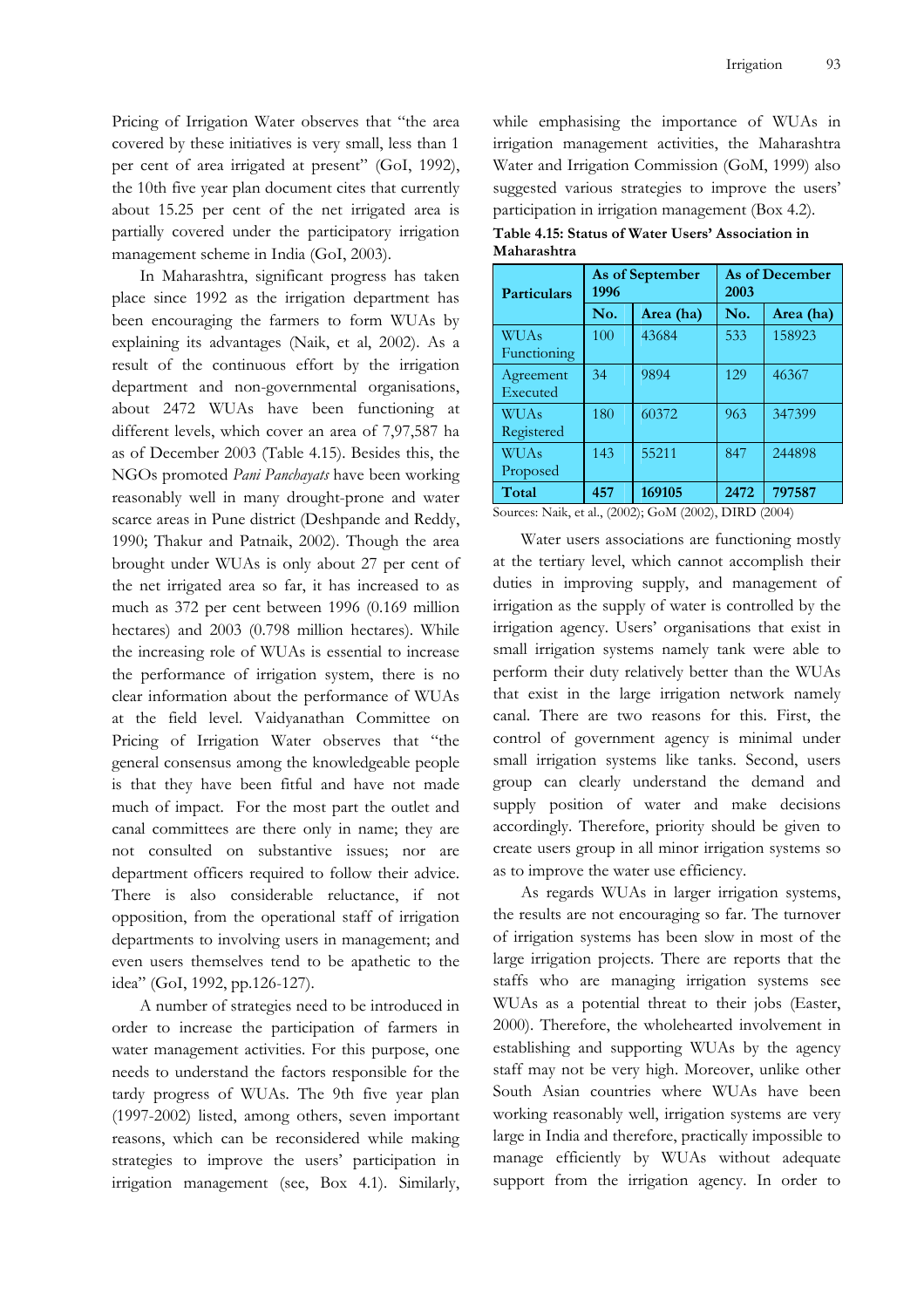encourage the farmers' attachment with the WUAs, it is essential to demonstrate the benefits of WUAs in delivering water supply in the required quantity and time. Importantly, the WUAs should be able to reduce the cost of water over time in order to show the advantages of WUAs to the farmers (users).

### **Box 4.1: Reasons for Tardy Progress of WUAs**

- The prolonged prevalence of governmentmanaged systems has snapped the initiative of the farmers and made them dependent on the government.
- Non-availability of funds for PIM.
- Farmers are reluctant to adopt participatory approach unless deliveries of water can be made flexible and responsive to the need.
- Farmers fear that under new system, they might have to incur expenditure on O&M besides increased water rates.
- Farmers are reluctant to come together, because of differences of castes and classes, to form an association.
- Properly oriented, trained and motivated officials to implement this programme are lacking and there is no dedicated wing for this purpose.
- Lack of enabling law for the establishment of WUAs.

Source: GoI, 1997

### **Box 4.2: Some of the Recommendations of Maharashtra Water and Irrigation Commission**

- In order to have proper utilisation of created irrigation potential, WUAs will have to be formed in large numbers.
- In order to legally enforce the participatory irrigation management, the existing irrigation act of 1976 should be amended forthwith.
- To speed up the setting up of water users' societies, there be an exclusive division in each CADA under the control of officers from cooperative department.
- Water from public canal system should be given to water users' societies on volumetric basis and water rates be charged accordingly.
- Tanks having irrigation potential upto 100 ha be entrusted to Gram Panchayat for their management while those having irrigation potential upto 1000 ha be entrusted to Taluka Panchayat samitie. The repair works on the tanks should be undertaken only after formation of water users' societies.
- Training needs to be given to the members of the office bearers of the WUAs in respect of working modalities of societies and their rights and responsibilities.

Source: GoM, 1999

WUAs have to be legally established in order to increase their responsibility and decisions related to water management. It is always difficult for WUAs to provide better water supply and other services to their members without legal standing (Easter, 2000). With the improved service, WUAs can convince the farmers to pay the charges for water that they use. As rightly observed by the Committee on Pricing of Irrigation Water (GoI, 1992), "an essential pre condition is to convince users that they will benefit from such group activity by getting more water, more assured supplies according to a pre-specified schedule (or according to the needs of the crops), greater flexibility in the use of water, or some combinations of these. Improvement in any of these dimension will almost certainly increase productivity and therefore induce farmers to take the idea of users' groups more seriously." Continued support from the government agencies is essential even after transforming the systems management to users group in order to sustain the participation of farmers. Importantly farmers at any level should not be allowed to think that the transfer of irrigation management is introduced in order to reduce the financial burden of the government. Before transferring the system to WUAs, it is also essential to restore the infrastructure created (main and sub canals, etc.) to efficiently deliver water to each farmer's field, as farmers may not be in a position to do the same due to resource constraints.

## *Watershed Development Programme*

One of the massive programmes introduced to improve the rain fed agriculture during the seventh plan in India is Watershed Development Programmes (WDPs). As water is important for improving the performance of agriculture and thereby the socio-economic conditions of the people living in rainfed areas, major thrust is given to improve the availability of water by constructing rainwater harvesting structures like *nalla bunds*, contour trenches, contour bunds, farm ponds, dugout ponds, masonry *bandharas* and other run-off management structures under WDPs. Though WDPs were introduced in a large scale in India during the Seventh Plan period (1985-86), it was introduced by the Government of Maharashtra under Employment Guarantee Scheme (EGS) in 1982 itself. The programme was entitled as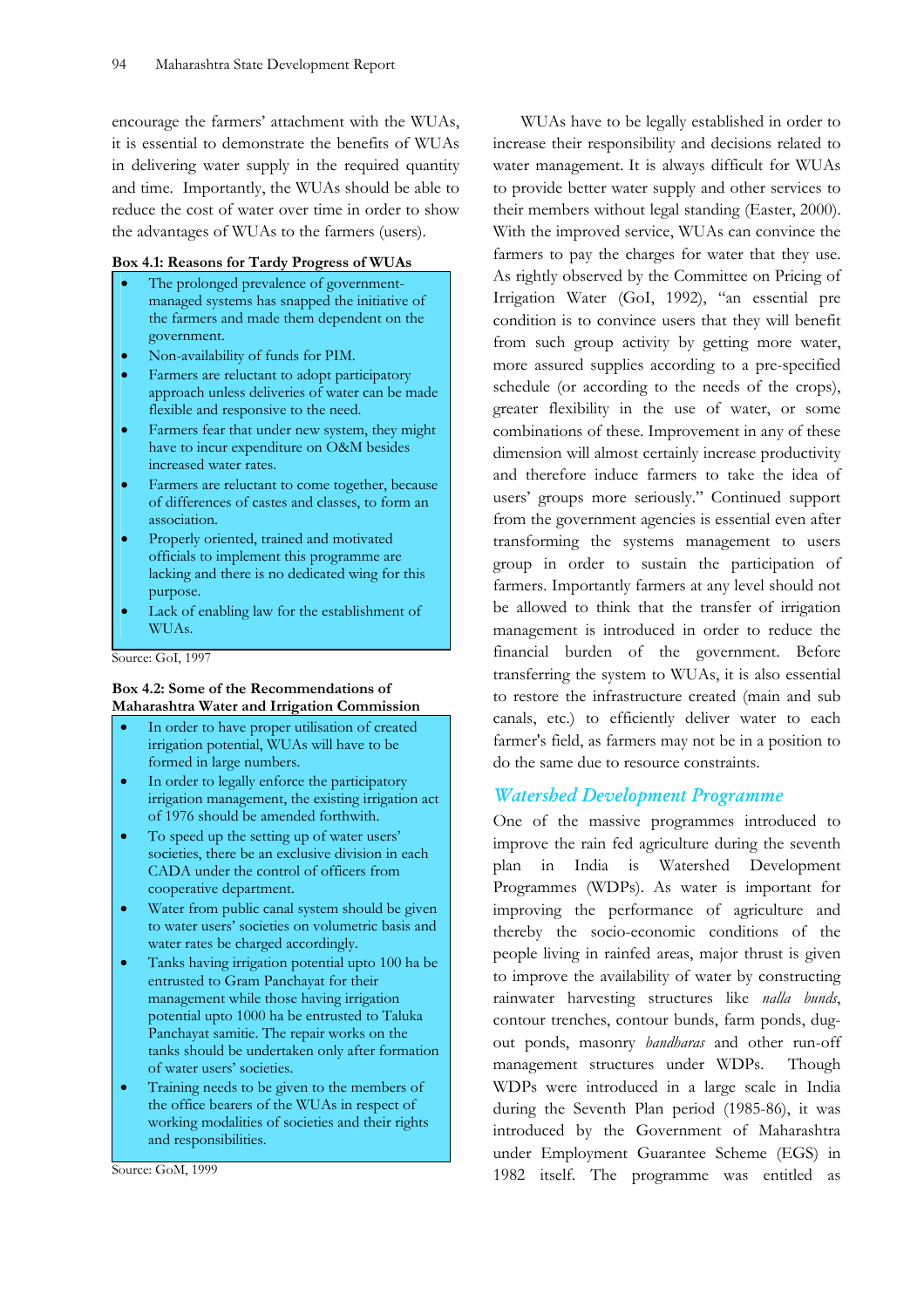"Comprehensive Watershed Development Programme" (COWDEP). The centrally sponsored National Watershed Development Project for Rainfed Areas (NWDPRA) was implemented for the first time in 1986 in Maharashtra.

Considering the vast majority of cultivated area under rainfed cultivation (nearly 83 per cent as of today), the Government of Maharashtra has been giving high priority to the WDPs since early 1980s. Over the last 20 years, significant progress has been made in treating areas under the WDPs. Currently, WDPs are being operated under 16 different budget heads supported by Central and State schemes (Table 4.16). While 10 budget heads are operated under state schemes, the remaining 6 heads are operated with the support of Central schemes. Between 1992-93 and 2002-03, a total amount of Rs. 26005.48 million has been spent on WDPs.

**Table 4.16: Budget Head-wise Expenditure Incurred for WDPs in Maharashtra** 

 $\mathbb{R}$  matrix  $\mathbb{R}$ 

|                                  |         |         | (Ks. Million) |
|----------------------------------|---------|---------|---------------|
| <b>Budget Head</b>               | 1992-93 | 2002-03 | Total*        |
| 1.EGS                            | 1045.05 | 1839.81 | 9122.78       |
| 2. 100 days Prog.                | 0.00    | 0.00    | 151.12        |
| 3. D.P.D.C (Plan)                | 137.74  | 52.02   | 1533.97       |
| 4. Backlog (Plan)                | 77.62   | 318.79  | 1832.15       |
| 5.C.D. B.                        | 0.00    | 98.58   | 185.47        |
| 6. D. P.D.C (TSP)                | 24.95   | 18.34   | 1138.49       |
| 7. Backlog (TSP)                 | 15.91   | 10.89   | 59.65         |
| 8. Jalsandharan                  | 195.08  | 3.11    | 1728.96       |
| 9. World Bank                    | 20.41   | 0.00    | 33.39         |
| 10. Other                        | 21.38   | 366.19  | 1321.78       |
| <b>Total State schemes</b>       | 1538.13 | 2707.75 | 17107.76      |
| 1. J.R.Y                         | 35.41   | 0.04    | 1511.63       |
| 2. E.A.S                         | 0.00    | 214.66  | 1834.93       |
| 3. NWDPRA                        | 209.92  | 68.70   | 2543.47       |
| 4. Western Ghat                  | 41.65   | 100.47  | 788.21        |
| 5. R.V.P                         | 2.54    | 160.69  | 831.02        |
| 6.D.P.A.P                        | 56.24   | 176.29  | 1388.46       |
| <b>Total Central schemes</b>     | 345.76  | 720.85  | 8897.71       |
| <b>Total State &amp; Central</b> | 1883.89 | 3428.59 | 26005.48      |

Note: \* - from 1992-93 to 2002-03. Source: DSC & WD, 2003

As of March 2002, about 8322 micro watershed projects have been completed and 18391 projects are under different stages of completion (Table 4.17). Though the number of completed projects seems to be on the higher side, the total area treated through WDPs is very limited in relation to the total potential area available for watershed development programmes. As per the estimate of Directorate of

Soil Conservation and Watershed Management (DSC&WM), the total area available for WDPs is about 20.36 million hectares, of which, only about 3.15 mha have been treated upto March 2002. That is, only about 15.47 per cent of potential areas have been treated through WDPs so far. The achievement of the state seems to be reasonably good while comparing it to the total coverage of treated area at the national level, which is expected to reach about 27.5 mha at the end of 9th plan (GoI, 2001). Of this, Maharashtra State's share comes to about 11.45 per cent.

Though considerable amount of cultivated area has been brought under WDPs, the share of area treated through WDPs across divisions and districts is not equally distributed in relation to their drought prone and rainfed area. One might expect that division/districts, which have higher share of rainfed and drought prone area, would have a higher share of treated area as well.

**Table 4.17: Division-wise Coverage of Micro-Watersheds in Maharashtra** 

| <b>Division</b> | <b>PWA</b> |                | <b>Number of Watersheds</b> |            |       |  |  |  |
|-----------------|------------|----------------|-----------------------------|------------|-------|--|--|--|
|                 | (mha)      | <b>Started</b> | <b>COM</b>                  | <b>OGG</b> | (mha) |  |  |  |
| Konkan          | 1.69       | 2041           | 421                         | 1620       | 0.214 |  |  |  |
| Nashik          | 2.63       | 3590           | 1611                        | 1979       | 0.510 |  |  |  |
| Pune            | 3.42       | 6865           | 770                         | 6095       | 0.231 |  |  |  |
| Kolhapur        | 1.73       | 1900           | 487                         | 1413       | 0.237 |  |  |  |
| Aurangabad      | 2.36       | 2563           | 1186                        | 1377       | 0.344 |  |  |  |
| Latur           | 2.85       | 3473           | 1954                        | 1519       | 0.853 |  |  |  |
| Amravati        | 3.36       | 3917           | 1236                        | 2681       | 0.377 |  |  |  |
| Nagpur          | 2.32       | 2364           | 657                         | 1707       | 0.387 |  |  |  |
| Maharashtra     | 20.36      | 26713          | 8322                        | 18391      | 3.154 |  |  |  |

Notes: PWA- Potential Watershed Area, COM -completed; OGG-ongoing TWA- Treated watershed area. Source: DSC & WD, 2003

But this has not happened in the state as of today (Table 4.18). For instance, about 94 per cent of area in Amravati division is rainfed, but only 12 per cent of the area has been treated upto 2001-02. On the other hand, both Nashik and Latur division have relatively less rainfed area but their share in the total treated watershed area (TWA) is relatively higher when compared to Amravati division. While the exact reason for this imbalance is not known, high priority needs to be given to those areas/regions which have more drought-prone as well as degraded area, as suggested by the 10<sup>th</sup> plan Working Group on Watershed Development, Rainfed Farming and Natural Resource Management (GoI, 2001).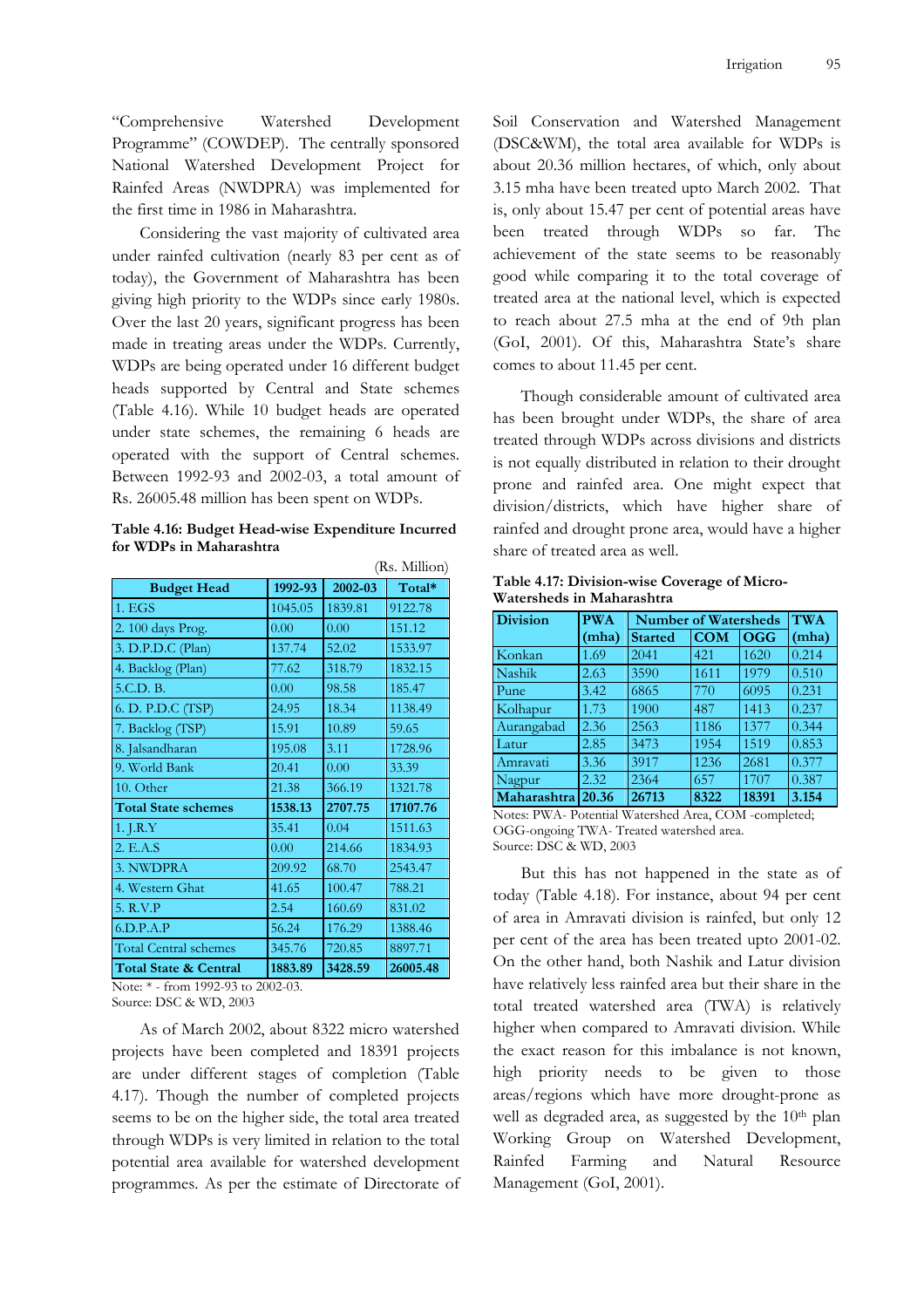| <b>Division</b> | <b>PWA</b> | <b>RFA</b> |        | <b>NRF</b> |
|-----------------|------------|------------|--------|------------|
|                 | $(\%)$     | $(\%)$     | $(\%)$ | (mm)       |
| Konkan          | 8.30       | 93.66      | 27.91  | 2923       |
| Nashik          | 12.94      | 83.11      | 24.94  | 838        |
| Pune            | 16.78      | 77.09      | 9.53   | 785        |
| Kolhapur        | 8.49       | 74.76      | 19.87  | 1101       |
| Aurangabad      | 11.58      | 78.02      | 21.52  | 747        |
| Latur           | 13.98      | 88.90      | 37.58  | 909        |
| Amaravati       | 16.52      | 94.11      | 12.91  | 882        |
| Nagpur          | 11.41      | 75.29      | 27.23  | 1301       |
| Maharashtra     | 100.00     | 83.11      | 21.54  | 1290       |

**Table 4.18: Division-wise Inequality Index of Watershed Development: 2001-02** 

Notes: PWA – potential watershed area; RFA - per cent of rainfed area to total net sown area; TARFA - treated watershed area to rainfed area;, NRF- Normal rainfall. Sources: GoM (various years); DSC&WM, 2003

Various evaluation studies carried out in different parts of the state clearly show that WDPs have increased the water and moisture availability (Deshpande and Reddy, 1991; Deshpande and Rajasekaran, 1995; Deshpande and Narayanamoorthy, 1999; Narayanamoorthy and Kshirsagar, 2000). A recent study carried out by Directorate of Soil Conservation and Watershed Management covering 2361 watersheds across different regions in the state clearly shows that there is a significant increase in water availability (irrigated area) including drinking water. Changes in irrigated area observed in some of the watershed projects are presented in Table 4.19.

While there are no two opinions about the fact that WDPs increase irrigated area, many scholars question the sustainability of WDPs. The report of the Working Group on Watershed Development, Rain fed Farming and Natural Resources Management for the 10th five year plan mention by citing a survey of 70 villages in Maharashtra and Andhra Pradesh covering several watersheds, that the increase in agricultural production and water availability did not last for more than two years, mainly because of lack of maintenance and poor mechanism for looking after common lands. The report adds further, that "for watershed projects to be sustainable community managed system are needed and they can succeed only with farmers contribution and their commitment of time and resources. This has been amply demonstrated in watershed programmes implemented by some voluntary organisations, in 25 villages of Pune" (GoI, 2001, p.17). Similarly, another study carried out in 86 villages of Maharashtra and AP found that participatory projects performed better than their technocratic, top-down counterparts. However, participation combined with sound technical input performed much better than all other projects (Kerr, et al., 2002). The message that emerges out from various studies is that users' participation is necessary for the sustained growth of watershed development programme. Therefore, instead of focusing only on technocratic and top-down approach (mostly followed in government managed projects), bottom-up approach that is mostly followed by NGOs is required to realise the full benefits of WDPs. Similarly, it is also essential to give greater focus on non-engineering and vegetative prescriptions and intervention for improving the productivity of land and also to obviate run off.

**Table 4.19: Impact of WDPs on Irrigation: Selected Watersheds** 

|                 |                                  |               |            | (in ha)         |
|-----------------|----------------------------------|---------------|------------|-----------------|
|                 | <b>Irrigated Area</b><br>Geogra- |               |            |                 |
| Village         | phical                           | <b>Before</b> | After      | <b>Increase</b> |
|                 | Area                             | <b>WDP</b>    | <b>WDP</b> | $(\%)$          |
| Adgaon          | 1049                             | 83            | 500        | 40              |
| Ralegoan.Siddhi | 971                              | 26            | 340        | 32              |
| Naigaon         | 1528                             | 60            | 400        | 22              |
| C. Sastabad     | 1325                             | 76            | 284        | 16              |
| Kan. Mesai      | 2281                             | 68            | 315        | 11              |
| Dhumalwadi      | 1221                             | 32            | 235        | 17              |
| H. Bazar        | 977                              | 190           | 375        | 19              |
| Kachpal         | 4241                             | 281           | 979        | 16              |
| Khawasapur      | 1375                             | 162           | 817        | 48              |
| Pachegaon       | 2356                             | 221           | 364        | 6               |
| Tipehalli       | 1457                             | 220           | 430        | 14              |
| Alegaon         | 2411                             | 167           | 416        | 10              |
| Gheradi         | 5383                             | 289           | 372        | $\overline{2}$  |
| Narale          | 1760                             | 224           | 464        | 14              |
| Ajnale          | 3872                             | 625           | 705        | 2               |
| Shivane         | 2892                             | 576           | 810        | 8               |
| Medshingi       | 2966                             | 101           | 136        | $\mathbf{1}$    |
| Bhandgaon       | 604                              | 22            | 197        | 29              |
| Wadner (H)      | 1157                             | 110           | 536        | 37              |
| Umrad           | 2316                             | 1533          | 1988       | 20              |
| Total           | 42142                            | 5066          | 10663      | 13              |

Source: GoM, 1999

## **Demand and Supply Scenario of Water**

While demand for water from different sectors has been increasing due to intensification of agriculture and growth in industry as well as population across different states in India, the available water for future use has been declining. This is expected to create wide supply-demand gap in water use in the future (Saleth, 1996). In Maharashtra, as in the case of many other states, the present condition of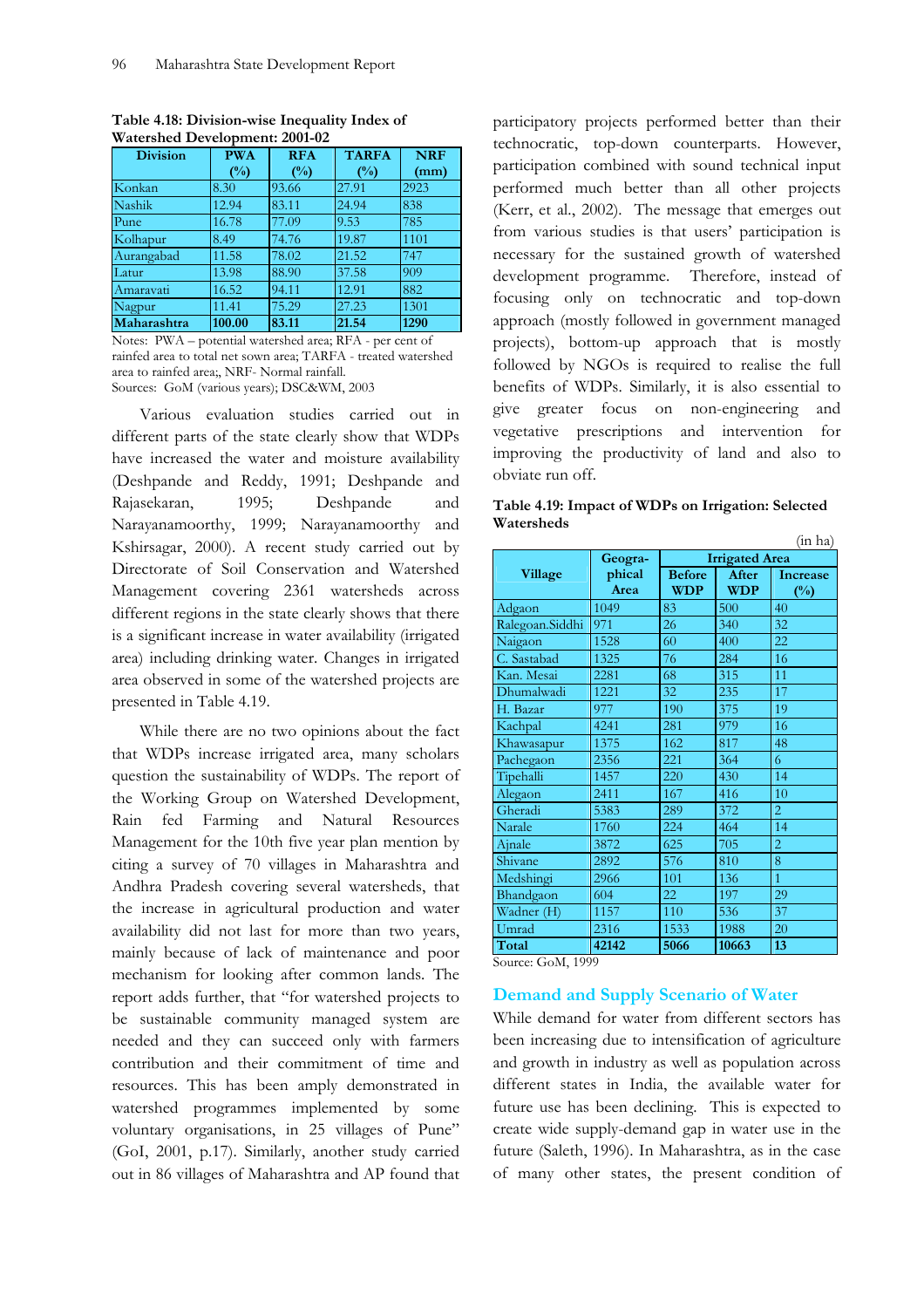|              |            |                 |            |                        |             |          |      |                |      |       | (in Million $m^3$ ) |  |
|--------------|------------|-----------------|------------|------------------------|-------------|----------|------|----------------|------|-------|---------------------|--|
| <b>Basin</b> | Available  |                 | Demand for |                        |             |          |      |                |      |       |                     |  |
|              | water for  | <b>Domestic</b> |            |                        | Agriculture | Industry |      | Others(hydro+  |      |       | <b>Total use</b>    |  |
|              | planned    |                 |            | (irrigation+livestock) |             |          |      | thermal power) |      |       |                     |  |
|              | <b>use</b> | 1996            | 2030       | 1996                   | 2030        | 1996     | 2030 | 1996           | 2030 | 1996  | 2030                |  |
| Godavari     | 38882      | 874             | 2066       | 16653                  | 40384       | 192      | 678  | 250            | 318  | 17969 | 43446               |  |
| Tapi         | 9324       | 350             | 731        | 4126                   | 10562       | 35       | 766  | 20.20          | 175  | 4531  | 12234               |  |
| Narmada      | 343        | 3.50            | 6.46       | 29.40                  | 245.20      | 0.00     | 0.00 | 0.00           | 0.00 | 32.90 | 251                 |  |
| Krishana     | 18356      | 603             | 1428       | 9471                   | 27438       | 138      | 415  | 3112           | 3112 | 13324 | 32393               |  |
| <b>WFRK</b>  | 72322      | 938             | 1952       | 1811                   | 12030       | 877      | 1395 | 0.90           | 2.90 | 3626  | 15380               |  |
| Maharashtra  | 139227     | 2768            | 6184       | 32091                  | 90660       | 1241     | 3254 | 3394           | 3617 | 39484 | 103705              |  |

 **Table 4.20: Basin-wise Water Supply and Demand in Maharashtra: 1996 and 2030**

 Notes: Figures rounded off to the nearest integer; WFRK - West Flowing Rivers in Konkan Source: GoM, 1999

supply and demand scenario of water is not very comfortable (see, MOWR, 1999; Iyer, 2003). As per the estimate provided by the Maharashtra Water and Irrigation Commission (GoM, 1999), the annual average availability of water is 1,48,208 mm3, of which, an amount of 1,39,227 mm<sup>3</sup> of water is available for planned use. Presently (in 1996) about 39,484 mm3 of water is used for different purposes, which accounts for just about 26 per cent of the total water available for planned use (detailed estimate on demand-supply of water for different sectors across basins is available only for two time points namely 1996 and 2030. For the purpose of comparison, the year 1996 is referred as current period). In the total current use of water, agriculture, which includes irrigation and livestock, accounts for about 81 per cent and industry and domestic use accounts for about 3 and 7 per cent respectively at the state level (Table 4.20). However, the proportion of water used by different sectors is not the same across different basins and sub-basins because of the varying nature of growth of agriculture and other sectors (GoM, 1999).

The demand scenario for water is expected to change drastically in the future because of the increasing demand for water from different sectors. The projections indicate that the total demand for water is likely to grow by about 162 per cent between 1996 and 2030 at the state level (GoM, 2003). That is, the total demand for water is expected to increase from 39,484 mm3 in 1996 to 1,03,705 mm3 in 2030. This means that about 70 per cent of the total available water for planned use will

be utilised by different sectors in the year 2030. Water requirement for agriculture is expected to grow by about 182 per cent, from 32,091 mm3 in 1996 to 90,660 mm3 in 2030. This is very high when compared to the growth of water requirement for domestic and industry use, where the water requirement is expected to increase by about 123 and 162 per cent respectively. Water requirement for different sectors is also expected to increase substantially between 1996 and 2030 across all basins with varying rate of increase. Though the projection indicates that there will not be any supply-demand gap for water upto the year 2030 at least at the state level, there is going to be a severe water shortage particularly in three major basins namely Godavari, Tapi and Krishna. This is because of the fact that the demand for water from all the three major sectors is expected to increase substantially between 1996 and 2030 in all these basins. The availability of water by sub-basins indicates that most of the sub-basins coming under Tapi and Krishna basin are going to have severe water deficit in the future. It is clear that there is going to be a gap in the demand-supply of water by 2030 particularly in two main basins namely Tapi and Krishna, both supply about 26 per cent of water to Maharashtra. Besides these, some sub-basins falling under Godavari basin are also facing water scarcity. It may be possible to a very limited extent to meet these demands, making good the shortfall by transfer of water from water surplus river basin. Transfer of surplus water from WFRK to Godavari and Krishna would not be an economically viable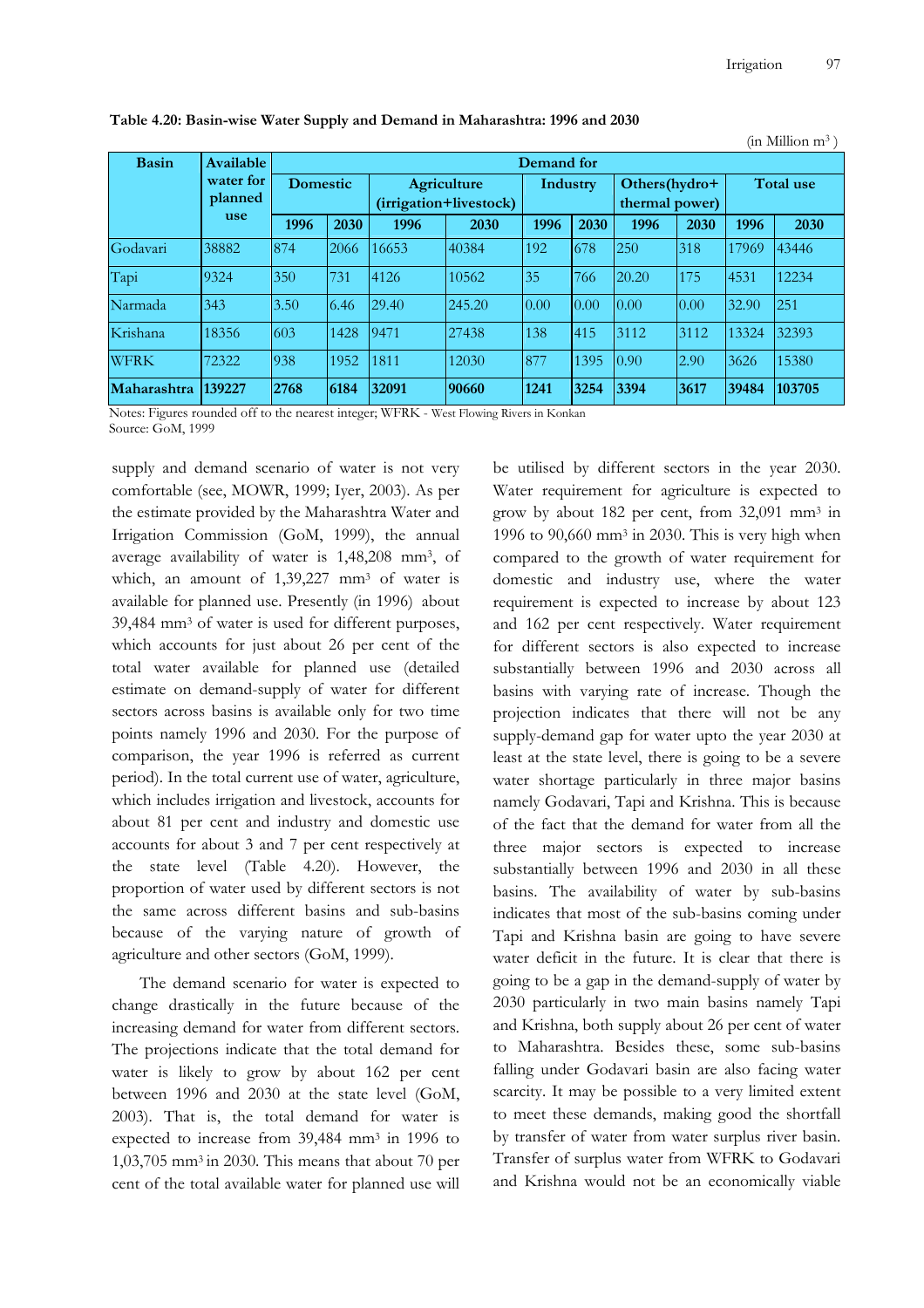proposal because of the very high lift involved. In view of this, there is going to be extreme shortage of water in Krishna and Godavari basin. Therefore, there is an urgent need to prepare a master plan focusing on each basin with specific strategies that can be implemented to avoid supply-demand gap in water use. The plan to be prepared should include both demand and supply management strategies. Under supply side management strategies, volumetric pricing, periodic revision of water rates, etc are expected to save/conserve water. Establishing a large number of WUAs, shifting the cropping pattern from low-value-high water consuming crops to high-value-low water consuming crops and a large scale adoption of micro-irrigation (drip, sprinkler) etc; are some of the important options that need to be followed under demand side management strategies.

## **Irrigation and Productivity Nexus**

By increasing the adoption of yield increasing inputs in crop cultivation, irrigation significantly helps to increase the productivity of crops. Productivity of crops is also found to be significantly higher in those lands that are cultivated using groundwater irrigation because of its better quality (in terms of reliability and controllability) as compared to other sources of irrigation. Since groundwater irrigation accounts for nearly 65 per cent of net irrigated area in Maharashtra, one might expect that the productivity of crops in the state would be higher than the national level average. However, against expectation, not only the total productivity of major crops is lower in Maharashtra but the irrigated productivity is also found to be relatively lower in the state as compared to the national level average (Table 4.21). Though the coverage of irrigation is relatively higher in crops like gram and groundnut in Maharashtra as compared to the national average, the irrigated productivity of these two crops is also lower when compared to many states (GoI, 2002). Does this imply that the marginal productivity of water is lower in Maharashtra? Or is water not used efficiently in Maharashtra? Only a disaggregated level analysis can throw some light on this.

Irrigation growth is expected to boost the growth of production and productivity of crops. Therefore, to find out whether or not such relationship exists in Maharashtra, we have compared the growth of irrigated area with production and productivity of some selected crops for different time periods. Unfortunately, there seems to be no direct relationship between growth of irrigated area and growth of productivity of major crops in all time periods selected for the analysis (Table 4.22). For instance, area under irrigated sugarcane increased at a rate of 3.79 per cent per annum during 1980-81 to 2000-01, but its productivity growth was negative (-0.58 per cent) during this period. This indirectly reinforces the issue raised earlier about the possibility of declining marginal productivity of water among various crops in the state.

| Table 4.21: Irrigated (IR) and Un-Irrigated (UI) |  |
|--------------------------------------------------|--|
| <b>Yield of Principal Crops</b>                  |  |

|                            |         |             |        |         |      |                 |       | (Kg/ha) |
|----------------------------|---------|-------------|--------|---------|------|-----------------|-------|---------|
| <b>Crops</b>               |         | Maharashtra |        |         |      |                 | India |         |
|                            | 1980-81 |             |        | 1994-95 |      | 1980-81         |       | 1994-95 |
|                            | ΙR      | UІ          | ΙR     | UI      | ΙR   | UП              | ΙR    | UI      |
| Rice                       | 1684    | 1518        | 1634   | 1587    | 1695 | 1050            | 2053  | 1345    |
| Jowar                      | 1010    | 675         | 859    | 443     | 1096 | 613             | 1250  | 606     |
| Wheat                      | 1249    | 419         | 1696   | 717     | 1803 | 1057            | 2683  | 1100    |
| Gram                       | 505     | 312         | 794    | 543     | 791  | 604             | 1990  | 761     |
| G.nut                      | 1400    | 619         | $967*$ | 741*    | 1028 | 678             | 1305  | 795     |
| S.cane <sup>\$</sup> 92.33 |         |             | 85.50  |         |      | 63.5932.6281.01 |       | 50.50   |
| Cotton <sup>197</sup>      |         | 68          | 759    | 402     | 308  | 97              | 923   | 455     |

Note: \* relates to year 1988-89; \$ - sugarcane yield is in tonnes. Source: GoI (various years).

| Table 4.22: Crop-wise Growth of Irrigated Area, |
|-------------------------------------------------|
| <b>Production and Productivity</b>              |

| <b>Crops</b> |                   | 1960-61 to 1980-81 |                   |                   | 1980-81 to 2000-01 |                      |  |
|--------------|-------------------|--------------------|-------------------|-------------------|--------------------|----------------------|--|
|              | I.A               | Prod.              | Yield             | $\mathbf{I.A}$    | Prod.              | Yield                |  |
| Rice         | 2.29a             | 2.88 <sup>a</sup>  | 2.16 <sup>b</sup> | $-0.12$           | 0.66               | 0.56                 |  |
| Wheat        | 8.31 <sup>a</sup> | 5.92 <sup>a</sup>  | 4.31 <sup>a</sup> | 2.00 <sup>a</sup> | 1.97 <sup>b</sup>  | 2.86 <sup>a</sup>    |  |
| Jowar        | 2.80 <sup>a</sup> | 1.51               | 1.29              | 0.44              | 0.62               | 2.23 <sup>a</sup>    |  |
| Gram         | 4.23 <sup>a</sup> | 1.09               | 0.30              | 6.64 <sup>a</sup> | 8.29 <sup>a</sup>  | 3.97 <sup>a</sup>    |  |
| G.nut        | 6.59a             | $-2.21b$           | $-0.01$           | 3.89b             | 0.59               | 2.05 <sup>a</sup>    |  |
| Cotton       | 3.54 <sup>a</sup> | $-0.49$            | 0.25              | $-0.08$           | 6.25a              | 5.03 <sup>a</sup>    |  |
| S.cane       | 4.57 <sup>a</sup> | 4.90 <sup>a</sup>  | 1.95 <sup>a</sup> | 3.79a             | 3.72 <sup>a</sup>  | $-0.58$ <sup>a</sup> |  |

Notes: a & b are significant at 1 and 5 per cent level respectively; Growth rates are computed using log-linear function; IA – irrigated area.

Sources: GoM (various years); GoI (various years).

It is well known that the productivity of crops cultivated under irrigated condition is relatively higher than that of unirrigated crops. However, to what extent irrigation helps to increase the total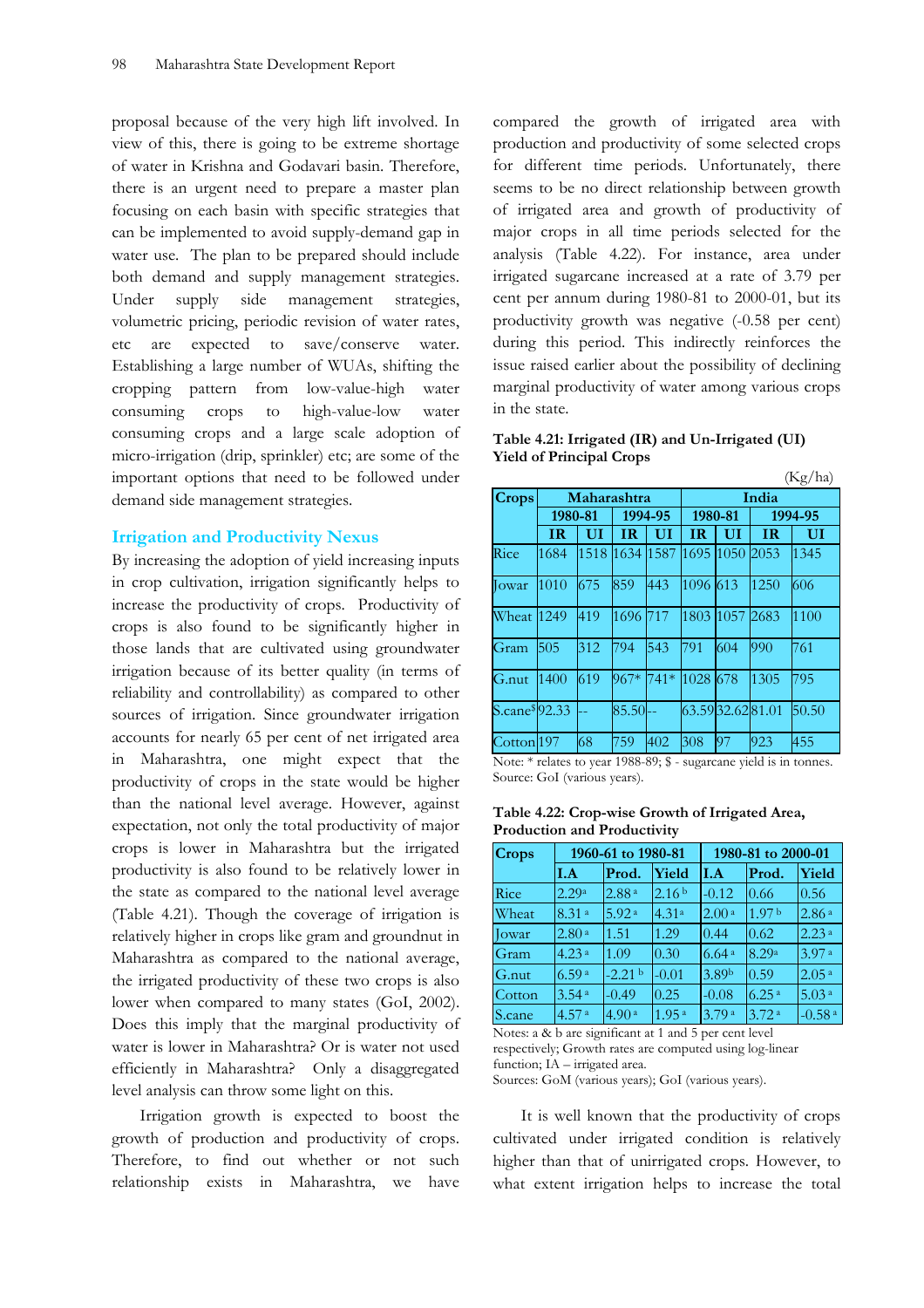value of crop output has not been studied using data from Maharashtra. To understand this, we have compared the value of crop output per hectare with the level of irrigation across 25 districts of Maharashtra for three time points: 1970-73, 1980-83 and 1990-93. The value of crop output (in 1990-93 prices) per hectare has been calculated by taking the production of 35 important crops, which cover over 87 per cent of the gross cropped area in the state (Bhalla and Singh, 2001). The results presented in Table 4.23 clearly show that there is no significant difference in the value of output between the lessirrigated (< 10 per cent) and high-irrigated (>10 per cent) districts in Maharashtra (Figure 4.3). Could this be due to predominant cultivation of low value crops in most parts of Maharashtra? In-depth analysis using more disaggregated level data is needed to make any firm conclusion on this aspect.

**Table 4.23: District-wise Irrigation and Value of Crop Output Nexus in Maharashtra** 

| Year    | GIA/       | No. of    | <b>VOP</b> | <b>NPK</b> | CI           |
|---------|------------|-----------|------------|------------|--------------|
|         | <b>GCA</b> | districts | (Rs/ha)    | (kg/ha)    | $(^{0}_{0})$ |
| 1970-73 | $<$ 10 %   | 14        | 2176       | 11.94      | 104          |
|         | $>10\%$    | 11        | 2476       | 15.33      | 109          |
|         | All        | 25        | 2308       | 13.43      | 106          |
| 1980-83 | $<$ 10 %   | 10        | 3588       | 20.23      | 109          |
|         | $>10\%$    | 15        | 3614       | 32.35      | 113          |
|         | All        | 25        | 3603       | 27.50      | 111          |
| 1990-93 | $<$ 10 %   | 13        | 3888       | 51.06      | 117          |
|         | $>10\%$    | 12        | 4478       | 137.39     | 116          |
|         | All        | 25        | 4261       | 67.15      | 115          |

Source: Computed from Bhalla and Singh, 2001

**Figure 4.3: District-wise Irrigation and Value of Output in Maharashtra: 1990-93** 



Source: Computed from Bhalla and Singh, 2001

Further to find out the contribution of irrigation to the value of output, regression (OLS method) analysis is performed by treating the value

of output/ha as a dependent variable and percentage of irrigated area (GIA/GCA) as an independent variable for the above mentioned three time points covering 25 districts. As shown earlier through descriptive analysis, the regression results also suggest that there is hardly any relationship between the level of irrigation and per hectare value of crop output across districts (Table 4.24). All this seems to suggest that irrigation is not used efficiently in the state.

**Table 4.24: Relationship between Irrigation and Value of Output: Regression Results** 

| Year    | Constant              | <b>Slope</b>            | $\mathbf{R}^2$ |
|---------|-----------------------|-------------------------|----------------|
| 1970-73 | 2617.58               | $-17.73$                | .006           |
|         | $(5.74)^a$            | $(-0.39)$ <sup>ns</sup> |                |
| 1980-83 | 3459.83               | 11.23                   | .004           |
|         | $(6.24)$ <sup>a</sup> | $(0.30)$ <sup>ns</sup>  |                |
| 1990-93 | 3835.60               | 28.15                   | .018           |
|         | $(5.99)^{a}$          | ns<br>(0.66             |                |

Notes: a – significant at 1 per cent level; ns – not significant. Figures in brackets are 't' values.

Source: Computed using data from Bhalla and Singh, 2001

### **Policy Suggestions**

Among the important policy recommendations which emerge from this analysis the following may be underlined: (i) Irrigation policy should be focused on completion of on-going projects, even if it means foregoing new projects; (ii) Watershed Development Programmes (WDPs) must become central, and not marginal, to agricultural growth in Maharashtra. Despite the rhetoric, only 15 per cent of the total area, which potentially lends itself to this programme has been so far covered. There is, therefore, an imperative need to launch a massive WDP designed to cover the bulk of the area within a short period of time. In fact, the year 2004-05 may be declared as a year of WDPs; (iii) Since users' participation is necessary for sustained development of WDPs, Government of Maharashtra should seek to involve Panchayat Raj institutions in both implementation and maintenance of projects under WDP; (iv) Government of Maharashtra should also seek foodgrains grant from Government of India for supporting massive WDPs envisaged under (ii) above; and (v) Since drip irrigation is an efficient water saving and yield enhancing technology, all potential area should be brought under this method. These recommendations are spelt out in the following paragraphs: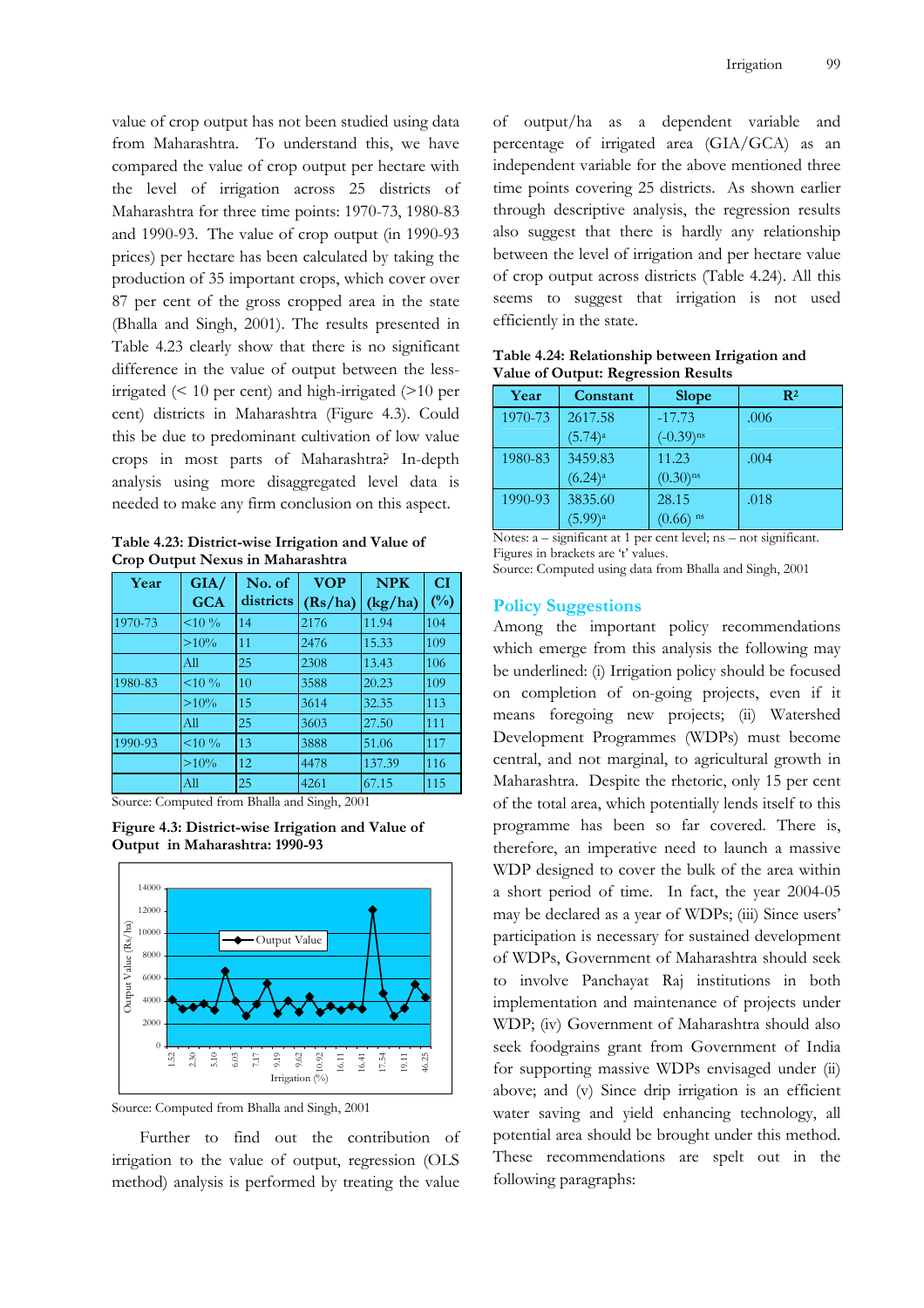- Many of the projects started in different plan periods have not been completed in time, which have resulted in cost overruns besides delaying water supply to farmers. The investment required to create one hectare of irrigation under MMI sector has increased by about 17 times between third and eighth five-year plan in Maharashtra. This has happened partly due to inadequate allotment of money required for completing the projects. Therefore, priority needs to be given to those projects, which are in near completion stage (over 75 per cent construction completed) by allocating the required money. If needed, no new project should be taken up for the next five years or till the completion of all the on going projects.
- It is essential to classify different irrigation schemes/projects in the state according to their level of sickness. Ideally, sickness of the projects should be judged by the performance in achieving its objectives. However, here sickness is defined in terms of time overrun, cost overrun, planning bottlenecks, financial performance and the level of completion of different development parameters for the purpose of making strategies. The projects can be grouped into three audit categories namely A, B and C, where audit grades refer to the performance of the scheme/project. Identification of problems and remedial measures can be planned after such categorisation.
- The entire irrigation sector of Maharashtra is currently managed by five IDCs established by the state government. However, the IDCs have been facing a lot of difficulties in making resources from the market by issue of bonds and debentures due to certain reasons. This is going to severely affect the progress of irrigation development in the state. Therefore, the state government should appoint a high level committee to find out ways and means to get out of this serious problem.
- The percentage of utilisation of irrigation to the total potential created especially in MMI sector is abysmally low in Maharashtra as compared to the national average. Inadequate allocation of funds required for constructing main and sub-canals are the important reasons for this. Therefore, efforts need to be taken to increase the utilisation per

cent of irrigation potential by increasing investment on the hardware aspects of irrigation development.

- Surface irrigation, which is created and owned by the government, is not equally distributed across different regions in the state. Though the unequal distribution of surface irrigation cannot be avoided because of variation in the available irrigation potential across the regions, this can be reduced to some extent by transferring water from the abundant basin to the scarcity areas. It is also possible to reduce the inequality in irrigation by investing more on minor irrigation and watershed development programmes in those regions/districts, which have less area under surface irrigation.
- Despite periodically revising as well as charging highest water rates in India, the financial performance (recovery rate) of irrigation sector is not much different from other states. One of the main reasons that emerge out from the analysis is the very high working expense is required for managing the sector. Therefore, cost cutting measures need to be strictly followed by rationalising the staff strength for each one-lakh hectares of command area. There is also a wide gap between demand raised and actual collection of irrigation charges mainly because of differences in extent of service (water supply). In order to increase the collection of water revenue, a two-part tariff can be introduced, wherein all lands included in the command area should pay a flat annual fee on a per hectare basis for 'membership' of the system which entitles them to claim water and a variable fee linked to the actual extent of service (volume or area) used by each member, as suggested by Vaidyanathan Committee Report on Pricing of Irrigation Water (GoI, 1992).
- Area under micro-irrigation (drip) has increased phenomenally (about 57 per cent/annum) since 1986 in Maharashtra, which is a leading state in India. Despite this, drip irrigated area accounted for just 4.97 per cent in the net irrigated area as of 1999-2000. Since drip irrigation has proved to be an efficient water saving and yield enhancing technology, all the potential area needs to be brought under drip method of irrigation through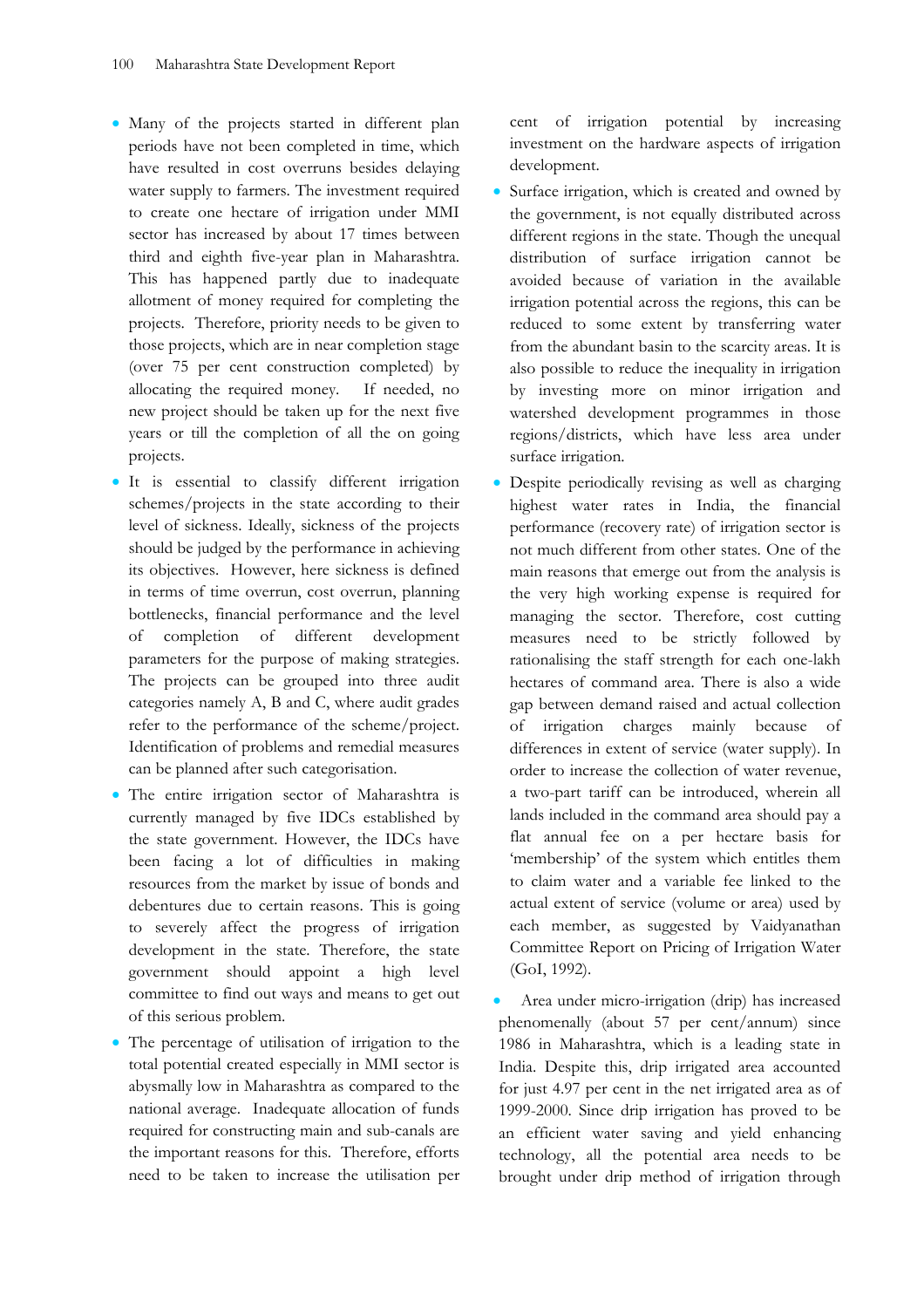properly designed developmental programmes. Presently, the rate of subsidy is fixed uniformally for both water-intensive as well as less waterintensive crops. This needs to be restructured and the rate of subsidy should be fixed based on the crop's water consumption. Sugarcane, which consumes major share of water in the state, is highly suitable for drip method of irrigation (see, Narayanamoorthy, 2001). Drip irrigation can also be promoted in all those areas/regions where there is over exploitation of groundwater.

- Since sugarcane consumes major quantum of stored water, it would be worthwhile to introduce drip on canal irrigation necessarily where sugarcane is grown. By constructing farm ponds or making use of existing wells in the command area, canal water can be stored and the same can be used for drip system. Availability of water from storage dams is going to reduce progressively due to siltation of reservoirs as well as increase in upstream watershed development works, etc. Introducing drip system in canal command areas would be handy in restoring the projected irrigation despite the reduction in water availability. Pilot projects should be introduced on major projects (where water availability is poor) under Water User's Associations so that with the experience of its functioning, it could be replicated on a large scale on all major projects for sugarcane and other crops. Adoption of drip method in canal command area would also reduce damage of land due to water logging.
- WUAs, which are expected to reduce the responsibility of the government besides increasing the water use efficiency, have made slow progress in the state so far: only about 27 per cent of net irrigated area has been brought under the control of WUAs as of December 2003. While there is no evidence to suggest that WUAs are working well at the large scale irrigation systems, a large number of studies have shown that WUAs can perform well at small scale irrigation systems. Therefore, all those irrigation systems that have less than 1000 ha of command areas should be brought under the control of WUAs. Experience from different countries indicate that it is difficult for WUAs to provide better water supply and perform all necessary

duties without proper legal standing. Therefore, in order to promote the users' participation in irrigation management in an effective manner, there is a need to bring an Act, which empowers WUAs. One can only hope that "Maharashtra Farmers Management of Irrigation System Act-2003", approved by the cabinet and to be placed before the state legislature, will stimulate the users' participation by giving required legal standing.

- Though the state has made tremendous progress in WDPs since 1982, it has treated only about 15 per cent of its potential area as of March 2002. Between 1994-95 and 2001-02, about 197 thousand hectares of area, on an average per year, has been treated through various intervention programmes under the WDPs. With the current rate of growth, it may take more than 100 years to treat the entire potential watershed area, which is estimated to be 20.36 mha. Therefore, since WDPs have proved to be effective intervention programme in increasing the water availability, thereby reducing rural poverty in the rainfed areas, new strategies need to be framed to cover at least one million hectares of area through WDPs every year. While selecting areas for WDPs, priority need to be given to those regions which have (a) more drought-prone area, (b) lower irrigation development and (c) lower utilisation of irrigation potential. Greater emphasis should also be given for nonengineering and vegetative prescriptions and interventions for improving the productivity of the land and to obviate runoff.
- Currently, WDPs have been operated by different departments/agencies in the state without any coordination by any single agency. As a result, the overall working conditions of WDPs including utilisation of allocated funds are not clearly known. Therefore, by developing a convergent approach between various departments not only the funds can be utilised meaningfully but the areas for WDPs can also be selected appropriately for treatments.
- Demand-supply scenario of water is not very comfortable in many main and sub-basins, although the state level position is expected to be satisfactory upto 2030. Projections indicate that